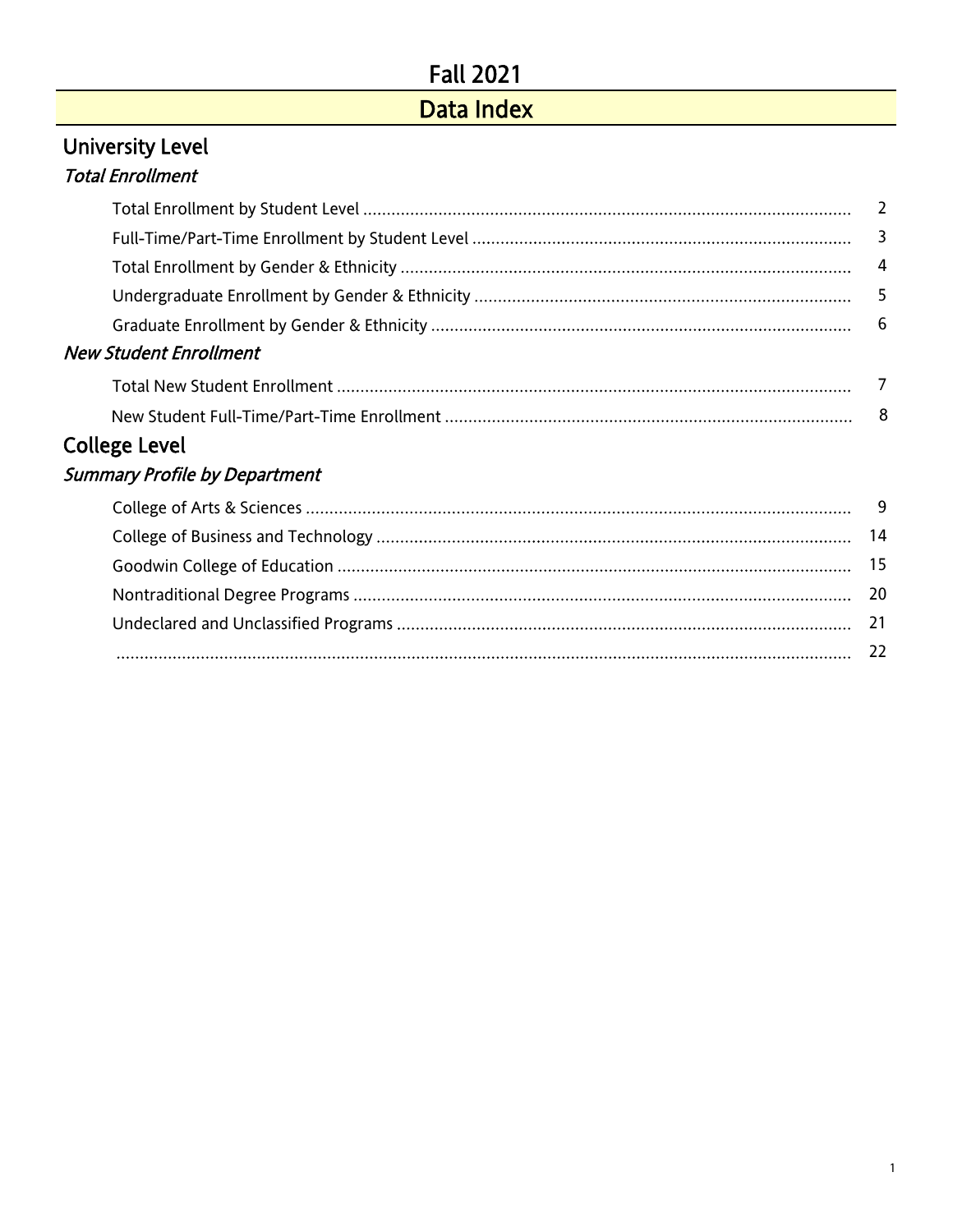<span id="page-1-0"></span>

|                         |                                |       | rall 2021                                    |                                                                                 |
|-------------------------|--------------------------------|-------|----------------------------------------------|---------------------------------------------------------------------------------|
|                         |                                |       | <b>Total Enrollment by Student Level</b>     |                                                                                 |
|                         |                                |       | TOTAL HEADCOUNT TOTAL CREDIT HOURS TOTAL FTE |                                                                                 |
| Undergraduate Freshmen  |                                | 646   | 7,465                                        | 497.67                                                                          |
|                         | Sophomore                      | 585   | 6,351                                        | 423.40                                                                          |
|                         | Junior                         | 1,498 | 15,664.5                                     | 1,044.30                                                                        |
|                         | Senior                         | 1,818 | 17,986                                       | 1,199.07<br>35.07<br>3,199.50<br>772.08<br>96.00<br>87.58<br>955.67<br>4,155.17 |
|                         | <b>Unclassified Undergrads</b> | 61    | 526                                          |                                                                                 |
|                         | Total                          | 4,608 | 47,992.5                                     |                                                                                 |
| Graduate                | <b>Classified Grad</b>         | 1,413 | 9,265                                        |                                                                                 |
|                         | <b>Unclassified Grad</b>       | 278   | 1,152                                        |                                                                                 |
|                         | <b>Grad Certification</b>      | 141   | 1,051                                        |                                                                                 |
|                         | Total                          | 1,832 | 11,468                                       |                                                                                 |
| <b>Total University</b> |                                | 6,440 | 59,460.5                                     |                                                                                 |

<u> 1989 - Johann Barn, mars ann an t-Amhain ann an t-Amhain an t-Amhain an t-Amhain an t-Amhain an t-Amhain an t-</u>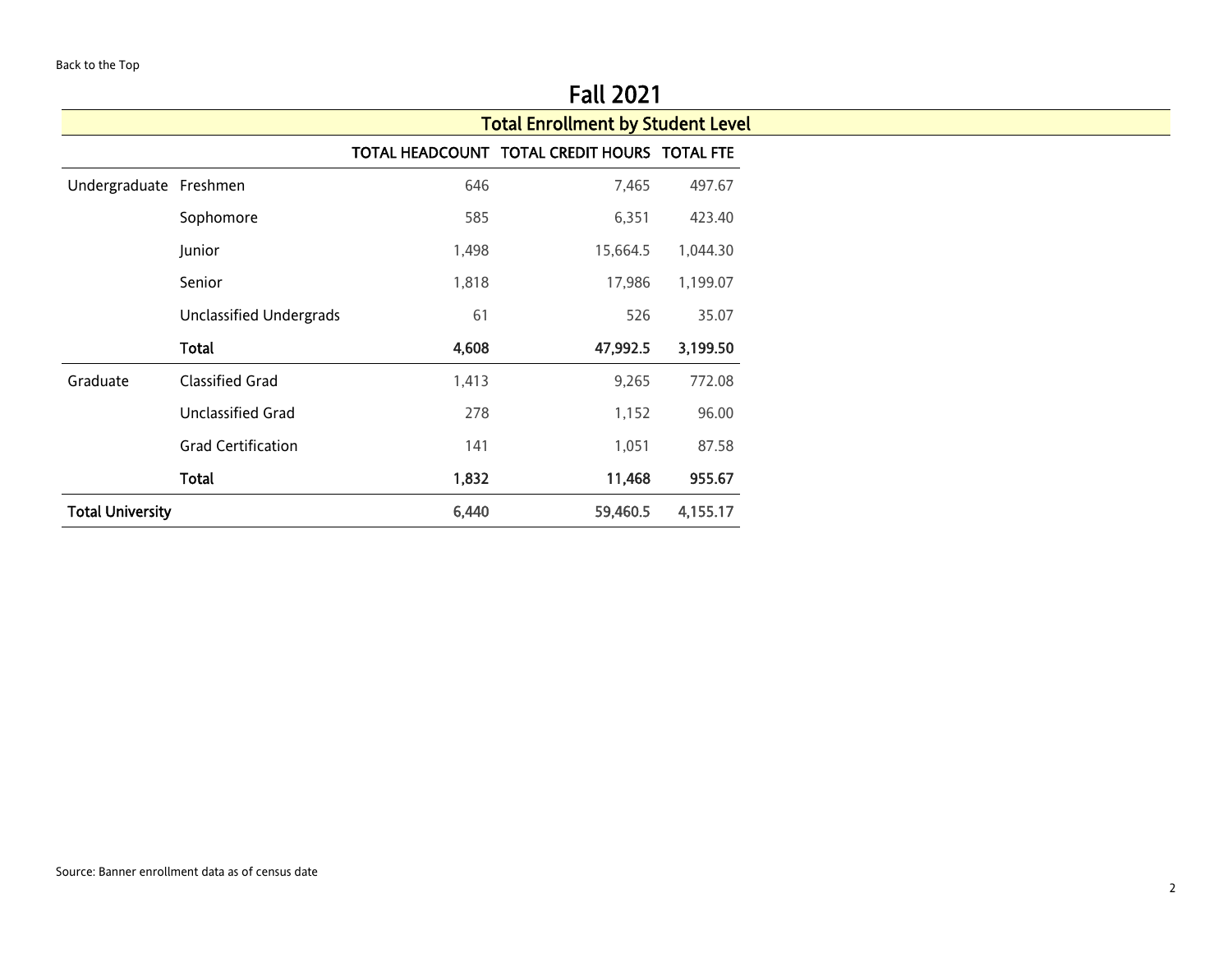<span id="page-2-0"></span>

|                         |                                                 |       | 1 GU LVL 1                                                            |       |           |  |  |  |  |  |  |  |
|-------------------------|-------------------------------------------------|-------|-----------------------------------------------------------------------|-------|-----------|--|--|--|--|--|--|--|
|                         | <b>Full &amp; Part-Time Enrollment by Level</b> |       |                                                                       |       |           |  |  |  |  |  |  |  |
|                         |                                                 |       | <b>Full-time</b>                                                      |       | Part-time |  |  |  |  |  |  |  |
|                         |                                                 |       | TOTAL HEADCOUNT TOTAL CREDIT HOURS TOTAL HEADCOUNT TOTAL CREDIT HOURS |       |           |  |  |  |  |  |  |  |
| Undergraduate Freshmen  |                                                 | 520   | 6,565                                                                 | 126   | 900       |  |  |  |  |  |  |  |
|                         | Sophomore                                       | 387   | 4,994                                                                 | 198   | 1,357     |  |  |  |  |  |  |  |
|                         | Junior                                          | 868   | 11,363                                                                | 630   | 4,301.5   |  |  |  |  |  |  |  |
|                         | Senior                                          | 852   | 11,371                                                                | 966   | 6,615     |  |  |  |  |  |  |  |
|                         | <b>Unclassified Undergrads</b>                  | 30    | 383                                                                   | 31    | 143       |  |  |  |  |  |  |  |
|                         | Total                                           | 2,657 | 34,676                                                                | 1,951 | 13,316.5  |  |  |  |  |  |  |  |
| Graduate                | <b>Classified Grad</b>                          | 419   | 4,325.5                                                               | 994   | 4,939.5   |  |  |  |  |  |  |  |
|                         | Unclassified Grad                               | 16    | 178                                                                   | 262   | 974       |  |  |  |  |  |  |  |
|                         | <b>Grad Certification</b>                       | 52    | 625                                                                   | 89    | 426       |  |  |  |  |  |  |  |
|                         | Total                                           | 487   | 5,128.5                                                               | 1,345 | 6,339.5   |  |  |  |  |  |  |  |
| <b>Total University</b> |                                                 | 3,144 | 39,804.5                                                              | 3,296 | 19,656    |  |  |  |  |  |  |  |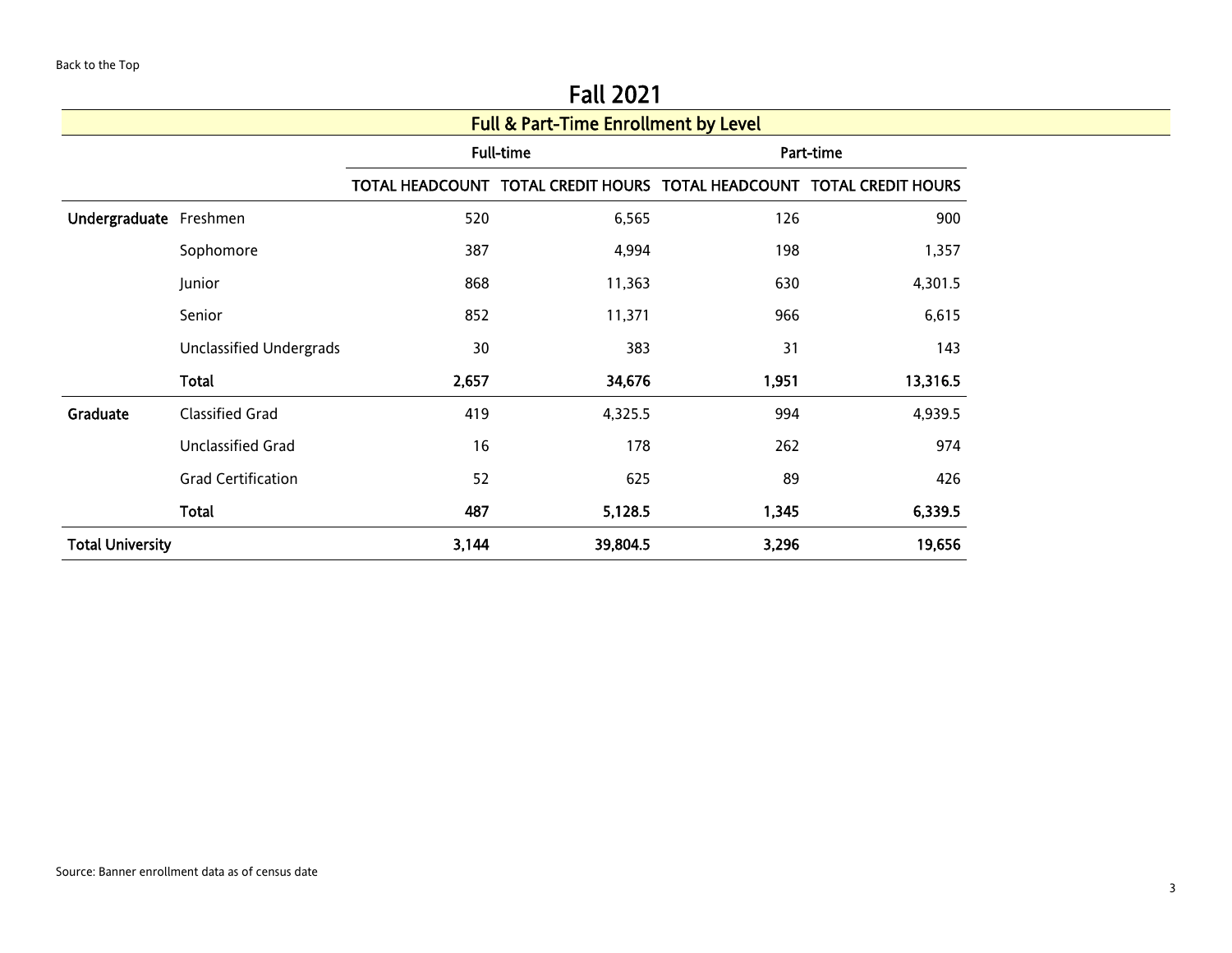<span id="page-3-0"></span>

|                             |                                                        |                                | <b>Fall 2021</b>                 |                                |                                  |                                |  |  |  |  |  |
|-----------------------------|--------------------------------------------------------|--------------------------------|----------------------------------|--------------------------------|----------------------------------|--------------------------------|--|--|--|--|--|
|                             | <b>Total Enrollment by Gender &amp; Race/Ethnicity</b> |                                |                                  |                                |                                  |                                |  |  |  |  |  |
|                             | Female                                                 |                                | Male                             |                                | <b>Total</b>                     |                                |  |  |  |  |  |
|                             | <b>TOTAL</b><br><b>HEADCOUNT</b>                       | <b>PERCENT</b><br><b>TOTAL</b> | <b>TOTAL</b><br><b>HEADCOUNT</b> | <b>PERCENT</b><br><b>TOTAL</b> | <b>TOTAL</b><br><b>HEADCOUNT</b> | <b>PERCENT</b><br><b>TOTAL</b> |  |  |  |  |  |
| Hispanic of Any Race        | 1,535                                                  | 39.0%                          | 854                              | 34.1%                          | 2,389                            | 37.1%                          |  |  |  |  |  |
| Native American             | 5                                                      | 0.1%                           | 7                                | 0.3%                           | 12                               | 0.2%                           |  |  |  |  |  |
| African American/Black      | 409                                                    | 10.4%                          | 237                              | 9.5%                           | 646                              | 10.0%                          |  |  |  |  |  |
| Caucasian/White             | 1,191                                                  | 30.3%                          | 767                              | 30.6%                          | 1,958                            | 30.4%                          |  |  |  |  |  |
| Noncitizen                  | 74                                                     | 1.9%                           | 62                               | 2.5%                           | 136                              | 2.1%                           |  |  |  |  |  |
| Unknown                     | 385                                                    | 9.8%                           | 249                              | 9.9%                           | 634                              | 9.8%                           |  |  |  |  |  |
| Asian                       | 262                                                    | 6.7%                           | 274                              | 10.9%                          | 536                              | 8.3%                           |  |  |  |  |  |
| Multiracial/2 or More Races | 73                                                     | 1.9%                           | 45                               | 1.8%                           | 118                              | 1.8%                           |  |  |  |  |  |
| Hawaiian Pacific            | $\overline{2}$                                         | 0.1%                           | 9                                | 0.4%                           | 11                               | 0.2%                           |  |  |  |  |  |
| <b>Total University</b>     | 3,936                                                  | 100.0%                         | 2,504                            | 100.0%                         | 6,440                            | 100.0%                         |  |  |  |  |  |

Note: Students with gender unknown were allocated based on the known proportion of men to women, per IPEDS recommended approach. Source: Banner enrollment data as of census date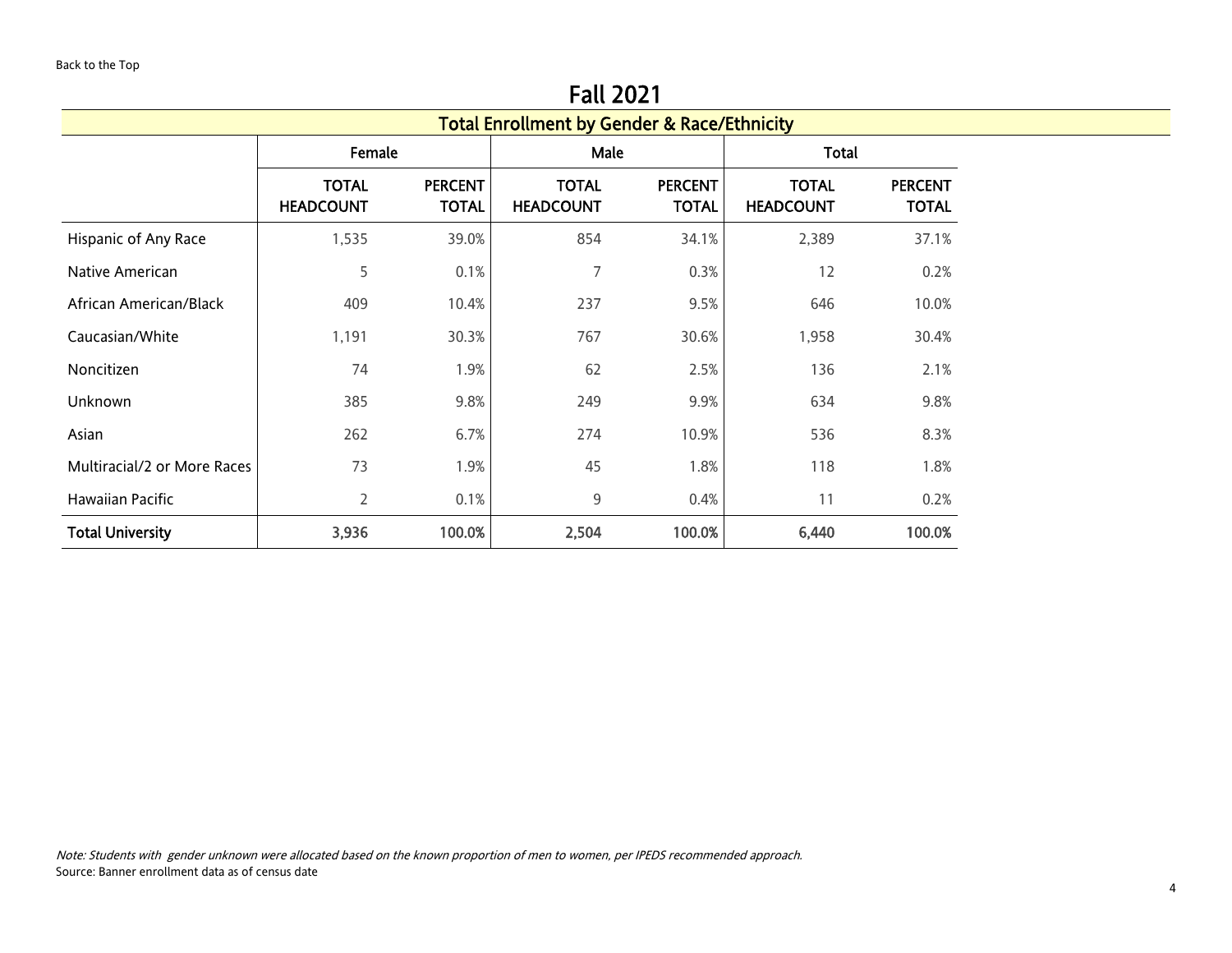<span id="page-4-0"></span>

|                             |                                  |                                |                                  | <b>Undergraduate Enrollment by Gender &amp; Race/Ethnicity</b> |                                  |                                |  |  |  |  |
|-----------------------------|----------------------------------|--------------------------------|----------------------------------|----------------------------------------------------------------|----------------------------------|--------------------------------|--|--|--|--|
|                             | Female                           |                                | Male                             |                                                                | Total                            |                                |  |  |  |  |
|                             | <b>TOTAL</b><br><b>HEADCOUNT</b> | <b>PERCENT</b><br><b>TOTAL</b> | <b>TOTAL</b><br><b>HEADCOUNT</b> | <b>PERCENT</b><br><b>TOTAL</b>                                 | <b>TOTAL</b><br><b>HEADCOUNT</b> | <b>PERCENT</b><br><b>TOTAL</b> |  |  |  |  |
| Hispanic of Any Race        | 1,194                            | 44.4%                          | 722                              | 37.7%                                                          | 1,916                            | 41.6%                          |  |  |  |  |
| Asian                       | 192                              | 7.1%                           | 226                              | 11.8%                                                          | 418                              | 9.1%                           |  |  |  |  |
| African American/Black      | 304                              | 11.3%                          | 190                              | 9.9%                                                           | 494                              | 10.7%                          |  |  |  |  |
| Hawaiian Pacific            | 2                                | 0.1%                           | 9                                | 0.5%                                                           | 11                               | 0.2%                           |  |  |  |  |
| Caucasian/White             | 568                              | 21.1%                          | 470                              | 24.5%                                                          | 1,038                            | 22.5%                          |  |  |  |  |
| Noncitizen                  | 44                               | 1.6%                           | 37                               | 1.9%                                                           | 81                               | 1.8%                           |  |  |  |  |
| Multiracial/2 or More Races | 57                               | 2.1%                           | 36                               | 1.9%                                                           | 93                               | 2.0%                           |  |  |  |  |
| Unknown                     | 327                              | 12.2%                          | 222                              | 11.6%                                                          | 549                              | 11.9%                          |  |  |  |  |
| Native American             | 3                                | 0.1%                           | 5                                | 0.3%                                                           | 8                                | 0.2%                           |  |  |  |  |
| <b>Total University</b>     | 2,691                            | 100.0%                         | 1,917                            | 100.0%                                                         | 4,608                            | 100.0%                         |  |  |  |  |

Note: Students with gender unknown were allocated based on the known proportion of men to women, per IPEDS recommended approach. Source: Banner enrollment data as of census date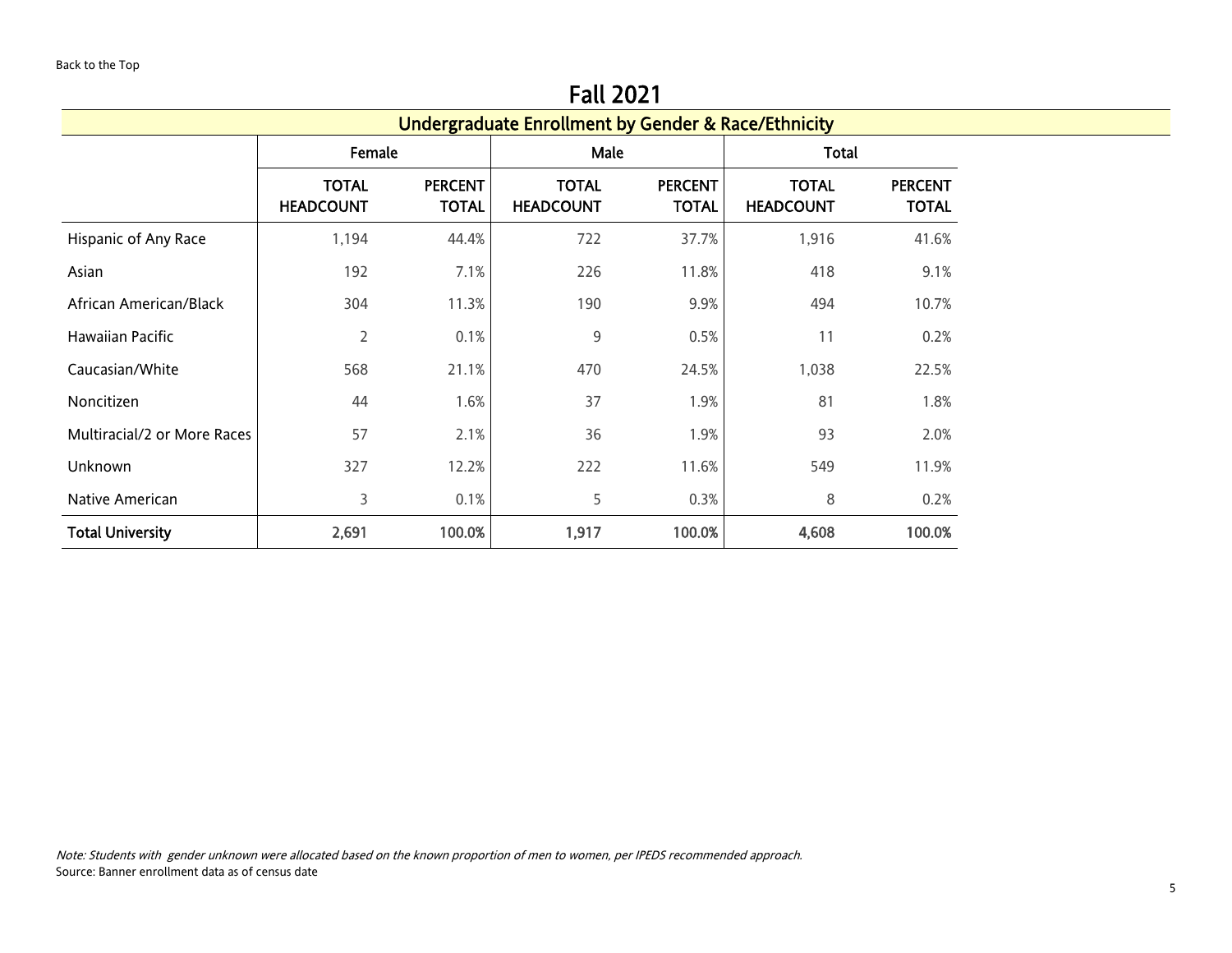<span id="page-5-0"></span>

|                             |                                                           |                                | <b>Fall 2021</b>                 |                                |                                  |                                |  |  |  |  |  |
|-----------------------------|-----------------------------------------------------------|--------------------------------|----------------------------------|--------------------------------|----------------------------------|--------------------------------|--|--|--|--|--|
|                             | <b>Graduate Enrollment by Gender &amp; Race/Ethnicity</b> |                                |                                  |                                |                                  |                                |  |  |  |  |  |
|                             | Female                                                    |                                | Male                             |                                | Total                            |                                |  |  |  |  |  |
|                             | <b>TOTAL</b><br><b>HEADCOUNT</b>                          | <b>PERCENT</b><br><b>TOTAL</b> | <b>TOTAL</b><br><b>HEADCOUNT</b> | <b>PERCENT</b><br><b>TOTAL</b> | <b>TOTAL</b><br><b>HEADCOUNT</b> | <b>PERCENT</b><br><b>TOTAL</b> |  |  |  |  |  |
| Hispanic of Any Race        | 341                                                       | 27.4%                          | 132                              | 22.5%                          | 473                              | 25.8%                          |  |  |  |  |  |
| Native American             | 2                                                         | 0.2%                           | $\overline{2}$                   | 0.3%                           | 4                                | 0.2%                           |  |  |  |  |  |
| African American/Black      | 105                                                       | 8.4%                           | 47                               | 8.0%                           | 152                              | 8.3%                           |  |  |  |  |  |
| Caucasian/White             | 623                                                       | 50.0%                          | 297                              | 50.6%                          | 920                              | 50.2%                          |  |  |  |  |  |
| Noncitizen                  | 30                                                        | 2.4%                           | 25                               | 4.3%                           | 55                               | 3.0%                           |  |  |  |  |  |
| Asian                       | 70                                                        | 5.6%                           | 48                               | 8.2%                           | 118                              | 6.4%                           |  |  |  |  |  |
| Multiracial/2 or More Races | 16                                                        | 1.3%                           | $\mathsf 9$                      | 1.5%                           | 25                               | 1.4%                           |  |  |  |  |  |
| Unknown                     | 58                                                        | 4.7%                           | 27                               | 4.6%                           | 85                               | 4.6%                           |  |  |  |  |  |
| <b>Total University</b>     | 1,245                                                     | 100.0%                         | 587                              | 100.0%                         | 1,832                            | 100.0%                         |  |  |  |  |  |

 $F \cup 2024$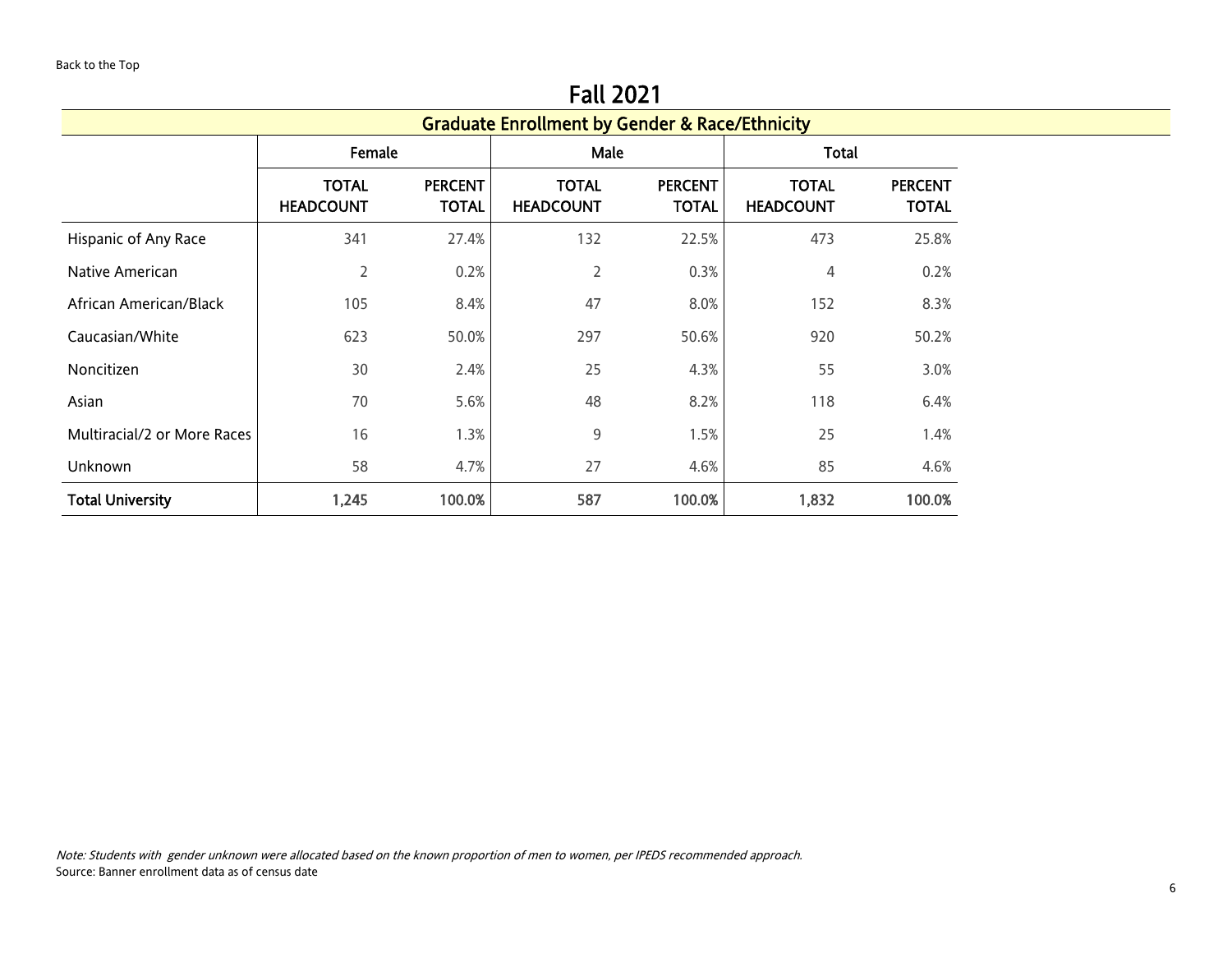#### New Student Enrollment

<span id="page-6-0"></span>

|                         | <b>TOTAL</b><br><b>HEADCOUNT</b> | TOTAL CREDIT<br><b>HOURS</b> | <b>TOTAL FTE</b> |
|-------------------------|----------------------------------|------------------------------|------------------|
| 1st Freshmen            | 330                              | 4.044                        | 269.6            |
| <b>New Transfers</b>    | 769                              | 8.024                        | 534.9333333      |
| New Unclassified        | 48                               | 458                          | 30.5333333       |
| New Readmits            | 150                              | 1.161                        | 77.4             |
| New Graduates           | 529                              | 3.681                        | 306.75           |
| <b>Total University</b> | 1,826                            | 17,368                       | 1,219.2166666    |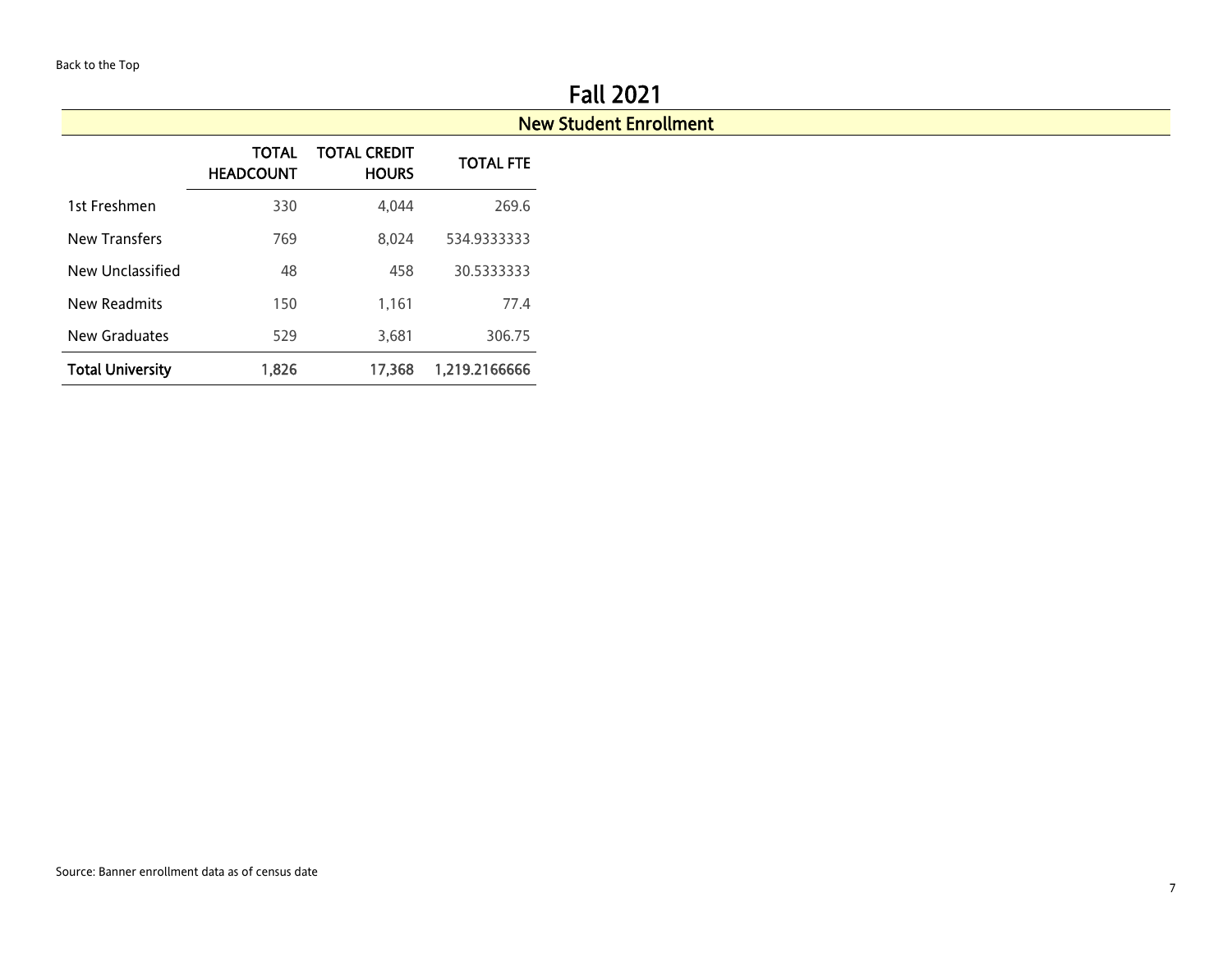$\overline{\phantom{a}}$ 

<span id="page-7-0"></span>

|                         |                                                                                       |                                     |                                  | <b>FAIL ZUZ I</b>                                       |
|-------------------------|---------------------------------------------------------------------------------------|-------------------------------------|----------------------------------|---------------------------------------------------------|
|                         |                                                                                       |                                     |                                  | <b>New Student Full-time &amp; Part-time Enrollment</b> |
|                         | <b>Full-time</b><br><b>TOTAL</b><br><b>HEADCOUNT</b><br>314<br>461<br>29<br>42<br>169 |                                     | Part-time                        |                                                         |
|                         |                                                                                       | <b>TOTAL CREDIT</b><br><b>HOURS</b> | <b>TOTAL</b><br><b>HEADCOUNT</b> | <b>TOTAL CREDIT</b><br><b>HOURS</b>                     |
| 1st Freshmen            |                                                                                       | 3,939                               | 16                               | 105                                                     |
| <b>New Transfers</b>    |                                                                                       | 5,930                               | 308                              | 2,094                                                   |
| New Unclassified        |                                                                                       | 371                                 | 19                               | 87                                                      |
| New Readmits            |                                                                                       | 541                                 | 108                              | 620                                                     |
| New Graduates           |                                                                                       | 1,871.5                             | 360                              | 1,809.5                                                 |
| <b>Total University</b> | 1,015                                                                                 | 12,652.5                            | 811                              | 4,715.5                                                 |

Fall 2021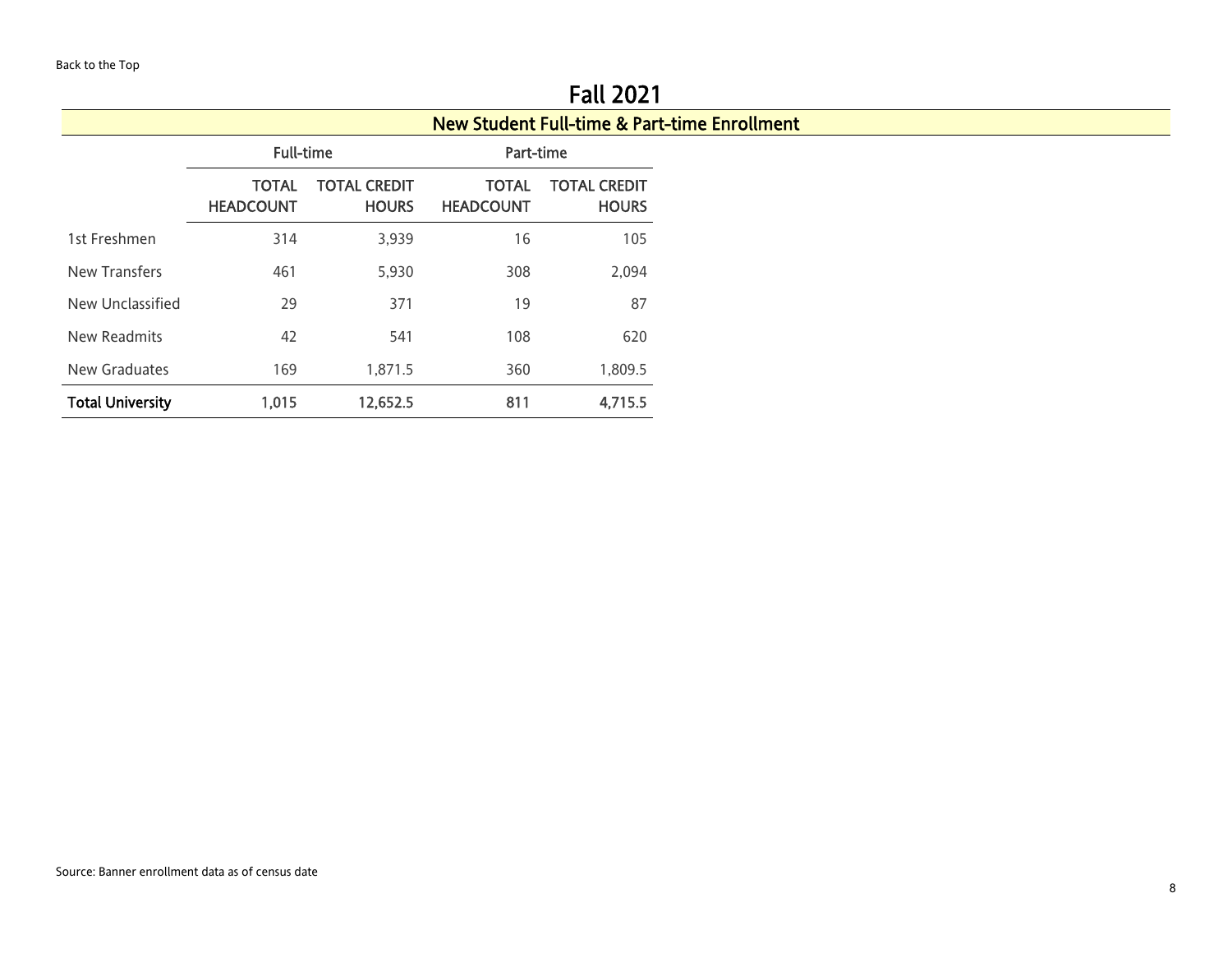Fall 2021

<span id="page-8-0"></span>

|                           |                                                 |                |                |                                |                           |                     | <b>Summary Profile: College of Arts &amp; Sciences</b> |                     |                     |                                       |                     |                |                |
|---------------------------|-------------------------------------------------|----------------|----------------|--------------------------------|---------------------------|---------------------|--------------------------------------------------------|---------------------|---------------------|---------------------------------------|---------------------|----------------|----------------|
|                           |                                                 |                | Gender         | Race/Ethnicity                 |                           |                     |                                                        |                     |                     |                                       |                     |                |                |
|                           | Department/Program                              | Female         | Male           | <b>Hispanic of Any</b><br>Race | <b>Native</b><br>American | Asian               | African<br>American/Black                              | Hawaiian<br>Pacific | Caucasian/<br>White | Multiracial/2 or<br><b>More Races</b> | Noncitizen          | <b>Unknown</b> | Total          |
| Anthropology              | B.A. in<br>Anthropology                         | 10             | 5              | $\overline{4}$                 | $\mathbf 0$               | $\overline{1}$      | $\overline{3}$                                         | $\mathbf 0$         | $\overline{4}$      | $\overline{0}$                        | $\mathsf{O}\xspace$ | $\overline{3}$ | 15             |
|                           | Art K-12 Focus<br>Program                       | $\mathbf{1}$   | $\mathbf 0$    | $\mathsf{O}\xspace$            | $\mathsf{O}\xspace$       | $\mathsf{O}\xspace$ | $\mathbf 0$                                            | $\mathsf{O}\xspace$ | $\mathbf{1}$        | $\mathbf 0$                           | $\mathsf{O}\xspace$ | $\mathbf 0$    | $\overline{1}$ |
| Art                       | B.A. in Art                                     | 44             | 17             | 23                             | $\overline{0}$            | $\overline{4}$      | $2^{\circ}$                                            | $\boldsymbol{0}$    | 26                  | $\overline{1}$                        | $\overline{0}$      | 5 <sup>1</sup> | 61             |
|                           | B.F.A. in Graphic<br>Design                     | 29             | 25             | 24                             | $\boldsymbol{0}$          | 6                   | $\overline{7}$                                         | $\boldsymbol{0}$    | 11                  | $\overline{0}$                        | $\mathbf 0$         | 6              | 54             |
|                           | B.S. in Biology                                 | 120            | 53             | 73                             | $\overline{0}$            | 24                  | $\overline{4}$                                         | $\mathsf{O}\xspace$ | 38                  | $\overline{3}$                        | $\overline{4}$      | 27             | 173            |
| <b>Biology</b>            | M.S. in Biology                                 | 11             | $\overline{7}$ | $\overline{4}$                 | $\mathsf{O}\xspace$       | $\mathsf{O}\xspace$ | $\overline{2}$                                         | $\mathsf{O}\xspace$ | 10                  | $\overline{1}$                        | $\mathsf{O}\xspace$ | $\overline{1}$ | 18             |
|                           | B.S. in<br>Chemistry                            | 21             | 22             | 15                             | $\boldsymbol{0}$          | $\overline{7}$      | $\overline{3}$                                         | $\mathsf{O}\xspace$ | $9$                 | $\overline{1}$                        | $\overline{2}$      | 6              | 43             |
| Chemistry                 | M.S. in<br>Chemistry                            | $9\,$          | 9              | $\overline{3}$                 | $\overline{1}$            | 4                   | $\mathbf{1}$                                           | $\mathsf{O}\xspace$ | $6\,$               | $\,0\,$                               | $\mathsf{3}$        | $\mathbf 0$    | 18             |
| Communication             | B.A. in<br>Communication,<br>Media &<br>Theatre | 53             | 61             | 36                             | $\mathbf 0$               | 6                   | 31                                                     | $\mathsf{O}\xspace$ | 19                  | 5                                     | $\mathbf 0$         | 17             | 114            |
| Media &<br><b>Theatre</b> | M.A. in<br>Communication,<br>Media &<br>Theatre | 14             | 5              | 5                              | $\mathsf 0$               |                     | $\mathbf 0$                                            | $\mathsf{O}\xspace$ | 10                  | $\mathbf 0$                           | $\mathbf{1}$        | $\overline{2}$ | 19             |
| <b>Earth Science</b>      | B.S. in Earth<br>Science                        | $\overline{4}$ | $\overline{3}$ | $\overline{1}$                 | $\mathsf{O}\xspace$       | $\mathsf{O}\xspace$ | $\mathsf{O}\xspace$                                    | $\mathsf{O}\xspace$ | 6                   | $\mathbb O$                           | $\mathsf{O}\xspace$ | $\mathbf 0$    | $\overline{7}$ |
| <b>Economics</b>          | B.A. in<br>Economics                            | 6              | 19             | 10                             | $\mathbf 0$               | $\overline{2}$      | $\overline{1}$                                         | $\mathbf 0$         | 8                   | $\overline{1}$                        | $\overline{2}$      | $\overline{1}$ | 25             |

Note: Enrollment headcount in undergraduate programs includes students with a declared major or pre-major.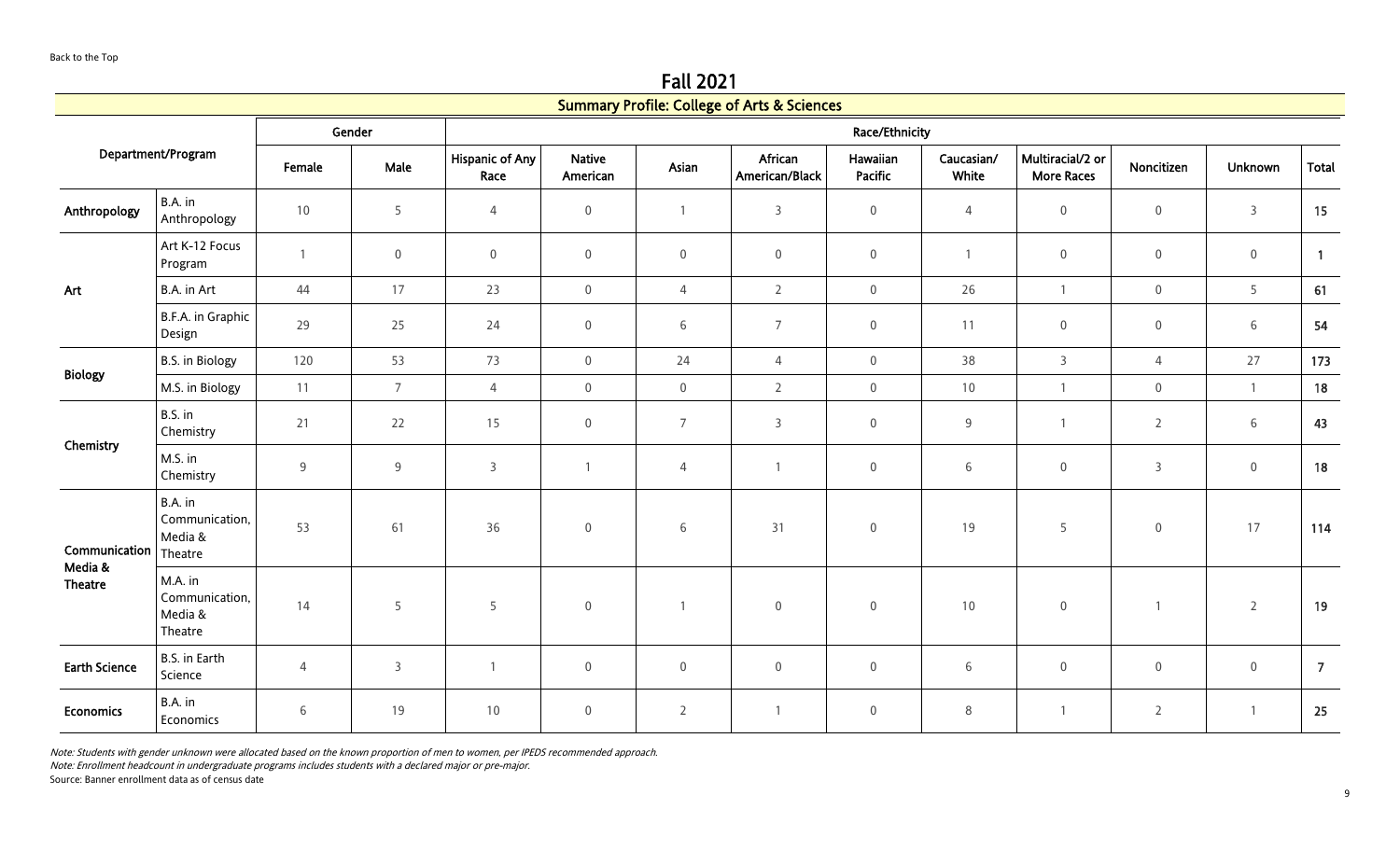Fall 2021 Summary Profile: College of Arts & Sciences

|                                                |                                                    |                  |                |                                |                           |                       | Summary Profile: College of Arts & Sciences |                            |                     |                                       |                     |                     |                         |
|------------------------------------------------|----------------------------------------------------|------------------|----------------|--------------------------------|---------------------------|-----------------------|---------------------------------------------|----------------------------|---------------------|---------------------------------------|---------------------|---------------------|-------------------------|
|                                                |                                                    |                  | Gender         |                                |                           | <b>Race/Ethnicity</b> |                                             |                            |                     |                                       |                     |                     |                         |
| Department/Program                             |                                                    | Female           | Male           | <b>Hispanic of Any</b><br>Race | <b>Native</b><br>American | Asian                 | African<br>American/Black                   | Hawaiian<br><b>Pacific</b> | Caucasian/<br>White | Multiracial/2 or<br><b>More Races</b> | Noncitizen          | <b>Unknown</b>      | <b>Total</b>            |
|                                                | B.A. in English                                    | 50               | 27             | 34                             | $\mathsf{O}\xspace$       | $\overline{7}$        | 5                                           | $\mathbf 0$                | 23                  | $\mathbf{1}$                          | $\mathbf 0$         | $\overline{7}$      | 77                      |
|                                                | M.A. in English<br>(Composition)                   | 5                | $\overline{4}$ | $\mathsf{O}\xspace$            | $\boldsymbol{0}$          | $\mathsf{O}\xspace$   | $\mathbf{1}$                                | $\mathsf{O}\xspace$        | $\overline{7}$      | $\,0\,$                               | $\boldsymbol{0}$    | $\overline{1}$      | $\overline{9}$          |
| <b>English</b>                                 | M.A. in English<br>(Literature)                    | 10               | 5              | $\mathbf{3}$                   | $\mathbf 0$               | $\overline{0}$        | $\mathbf{1}$                                | $\mathbf 0$                | 10                  | $\boldsymbol{0}$                      | $\mathsf{O}\xspace$ | $\overline{1}$      | 15                      |
|                                                | M.A. in English<br>(TLP)                           | $\mathbf{1}$     | $\overline{2}$ | $\mathsf{O}\xspace$            | $\boldsymbol{0}$          | $\mathsf{O}\xspace$   | $\mathbf{1}$                                | $\mathbf 0$                | $\mathbf{1}$        | $\mathbf{1}$                          | $\mathbf 0$         | $\mathbf 0$         | $\overline{\mathbf{3}}$ |
|                                                | B.A. in<br>Environmental<br>Studies                | 5                | 11             | $\overline{4}$                 | $\boldsymbol{0}$          | $\boldsymbol{0}$      | $\boldsymbol{0}$                            | $\mathbf 0$                | 10                  | $\boldsymbol{0}$                      | $\mathsf{O}\xspace$ | $\overline{2}$      | 16                      |
|                                                | B.A. in<br>Geography                               | $\boldsymbol{0}$ | $\overline{3}$ | $\mathbf{1}$                   | $\boldsymbol{0}$          | $\overline{0}$        | $\mathsf{O}\xspace$                         | $\mathbf 0$                | $\overline{2}$      | $\boldsymbol{0}$                      | $\boldsymbol{0}$    | $\mathbf 0$         | $\overline{\mathbf{3}}$ |
| Geography &<br>Environmental<br><b>Studies</b> | Geographic<br>Information<br>Science               | $\overline{1}$   | $\mathbf 0$    | $\mathsf{O}\xspace$            | $\mathbf 0$               | $\mathsf{O}\xspace$   | $\mathsf{O}\xspace$                         | $\mathsf{O}\xspace$        | $\overline{1}$      | $\,0\,$                               | $\mathsf{O}\xspace$ | $\mathsf{O}\xspace$ | $\overline{1}$          |
|                                                | M.A. in<br>Geography &<br>Environmental<br>Studies | 10               | 13             | $\mathbf{3}$                   | $\boldsymbol{0}$          | $\mathsf 0$           | $\overline{2}$                              | $\mathbf 0$                | 17                  | $\boldsymbol{0}$                      | $\overline{1}$      | $\overline{0}$      | 23                      |
| <b>Global Studies</b>                          | B.A. in Global<br>Studies                          | 6                | $\overline{4}$ | $\overline{2}$                 | $\boldsymbol{0}$          | $\overline{3}$        |                                             | $\overline{0}$             | $\overline{2}$      | $\overline{1}$                        | $\boldsymbol{0}$    | $\overline{1}$      | 10                      |
|                                                | B.A. in History                                    | 22               | 35             | 19                             | $\overline{0}$            | $\mathsf{3}$          | $\overline{2}$                              | $\mathbf{1}$               | 19                  | $\overline{2}$                        | $\mathbf 0$         | 11                  | 57                      |
|                                                | M.A. in History                                    | $\overline{3}$   | $\,8\,$        | $\overline{2}$                 | $\mathsf{O}\xspace$       | $\mathsf{O}\xspace$   | $\mathsf{O}\xspace$                         | $\mathsf{O}\xspace$        | $9\,$               | $\mathbf 0$                           | $\mathbf 0$         | $\mathsf{O}\xspace$ | 11                      |
| History                                        | M.A. in History<br>(TLP)                           | $\mathsf 0$      | $\overline{2}$ | $\mathbf 0$                    | $\mathbf 0$               | $\mathsf 0$           | $\mathsf{O}\xspace$                         | $\mathbf 0$                | $\overline{2}$      | $\boldsymbol{0}$                      | $\mathbb O$         | $\mathbf 0$         | $\overline{2}$          |

Note: Enrollment headcount in undergraduate programs includes students with a declared major or pre-major.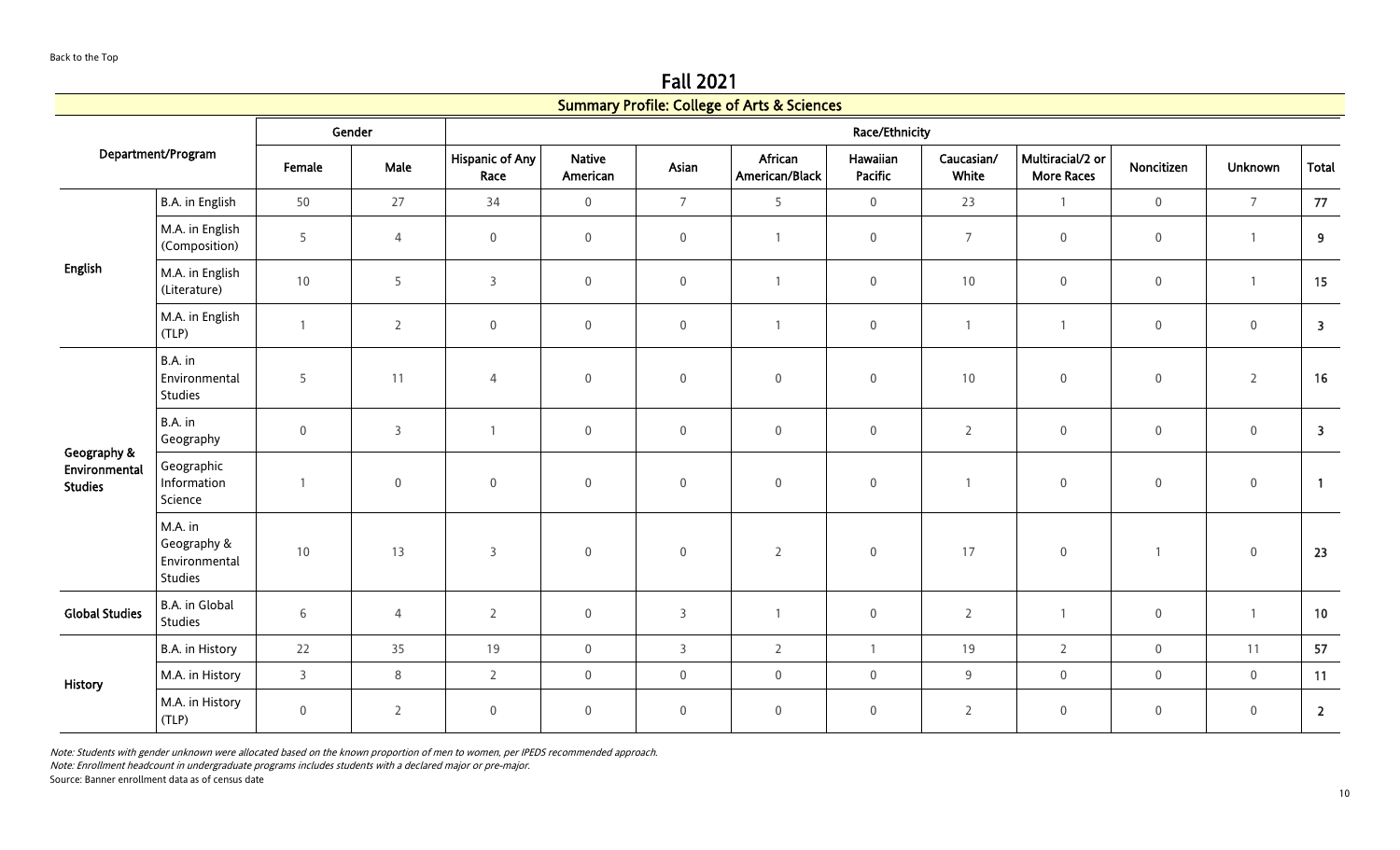Fall 2021 Summary Profile: College of Arts & Scie

|                             |                                                    |                |                |                                |                           |                     | Summary Profile: College of Arts & Sciences |                     |                     |                                       |                     |                     |                |  |
|-----------------------------|----------------------------------------------------|----------------|----------------|--------------------------------|---------------------------|---------------------|---------------------------------------------|---------------------|---------------------|---------------------------------------|---------------------|---------------------|----------------|--|
|                             |                                                    |                | Gender         |                                | <b>Race/Ethnicity</b>     |                     |                                             |                     |                     |                                       |                     |                     |                |  |
|                             | Department/Program                                 | Female         | Male           | <b>Hispanic of Any</b><br>Race | <b>Native</b><br>American | Asian               | African<br>American/Black                   | Hawaiian<br>Pacific | Caucasian/<br>White | Multiracial/2 or<br><b>More Races</b> | Noncitizen          | <b>Unknown</b>      | <b>Total</b>   |  |
| <b>Justice Studies</b>      | B.A. in Justice<br>Studies                         | 63             | 42             | 62                             | $\mathsf{O}\xspace$       | $\overline{3}$      | 14                                          | $\mathsf{O}\xspace$ | 16                  | $\overline{2}$                        | $\boldsymbol{0}$    | $\,8\,$             | 105            |  |
| <b>Linguistics</b>          | M.A. in<br>Linguistics                             | 11             | $\overline{1}$ | $\mathsf{O}\xspace$            | $\boldsymbol{0}$          | $\mathsf{O}\xspace$ | $\overline{2}$                              | $\mathsf{O}\xspace$ | $9\,$               | $\mathbf{1}$                          | $\mathsf{O}\xspace$ | $\mathsf{O}\xspace$ | 12             |  |
|                             | B.A. in<br>Mathematics                             | 11             | 17             | 15                             | $\,0\,$                   | 5                   | $\mathsf{O}\xspace$                         | $\mathsf{O}\xspace$ | 5                   | $\mathbf 0$                           | $\boldsymbol{0}$    | $\overline{3}$      | 28             |  |
| <b>Mathematics</b>          | M.S. in<br>Mathematics                             | $\,8\,$        | $\overline{7}$ | 5                              | $\mathbf 0$               | 5                   | $\mathbf 0$                                 | $\mathsf{O}\xspace$ | $\mathsf{3}$        | $\overline{1}$                        | $\mathbf{1}$        | $\mathbf 0$         | 15             |  |
|                             | M.S. in<br>Mathematics<br>(TLP)                    | $\overline{1}$ | $\mathbf 0$    | $\mathsf{O}\xspace$            | $\mathsf{O}\xspace$       | $\mathsf{O}\xspace$ | $\mathbf 0$                                 | $\mathsf{O}\xspace$ | $\mathsf{O}\xspace$ | $\mathbf 0$                           | $\boldsymbol{0}$    | $\overline{1}$      | $\overline{1}$ |  |
|                             | B.A. in Music                                      | $\overline{4}$ | $\overline{3}$ | $\overline{4}$                 | $\mathsf{O}\xspace$       | $\mathsf{O}\xspace$ | $\mathsf{O}\xspace$                         | $\mathsf{O}\xspace$ | $\overline{3}$      | $\mathbf 0$                           | $\mathsf{O}\xspace$ | $\mathbf 0$         | $\overline{7}$ |  |
|                             | Bachelor of<br>Music                               | $6\phantom{.}$ | 5              | 5                              | $\mathsf{O}\xspace$       | $\overline{2}$      | $\overline{2}$                              | $\mathbf 0$         | $\overline{2}$      | $\mathsf{O}\xspace$                   | $\overline{0}$      | $\mathsf 0$         | 11             |  |
| <b>Music</b>                | Bachelor of<br>Music (K-12<br>Education)           | $\overline{4}$ | $\overline{7}$ | $\overline{3}$                 | $\mathbf 0$               | $\mathbf 0$         | $\overline{2}$                              | $\mathbf{1}$        | $\overline{4}$      | $\mathsf{O}\xspace$                   | $\mathbf{1}$        | $\mathbb O$         | 11             |  |
|                             | M.A. in Music                                      | 13             | 6              | 6                              | $\mathsf{O}\xspace$       | $\overline{3}$      | $\overline{0}$                              | $\mathbf 0$         | 8                   | $\mathsf{O}\xspace$                   | $\mathbf{1}$        | $\mathbf{1}$        | 19             |  |
|                             | M.A. in Music<br>(TLP)                             | $\overline{2}$ | $\mathsf{3}$   | $\mathbf{1}$                   | $\boldsymbol{0}$          | $\overline{0}$      | $\overline{0}$                              | $\mathbf 0$         | $\overline{4}$      | $\boldsymbol{0}$                      | $\boldsymbol{0}$    | $\mathbb O$         | 5              |  |
| Other<br><b>Departments</b> | B.A. in Latina/o<br>& Latin<br>American<br>Studies | $\overline{4}$ |                | 5                              | $\mathbf 0$               | $\mathsf{O}\xspace$ | $\mathbf 0$                                 | $\mathsf{O}\xspace$ | $\mathbf 0$         | $\mathsf{O}\xspace$                   | $\mathbf 0$         | $\mathbb O$         | 5              |  |
| Philosophy                  | B.A. in                                            | $\mathsf{3}$   | $\overline{4}$ | $\mathbf{1}$                   | $\mathsf{O}\xspace$       | $\overline{2}$      | $\overline{1}$                              | $\mathbf 0$         | $\overline{2}$      | $\mathsf{O}\xspace$                   | $\mathsf{O}\xspace$ | $\overline{1}$      | $\overline{7}$ |  |

Note: Enrollment headcount in undergraduate programs includes students with a declared major or pre-major.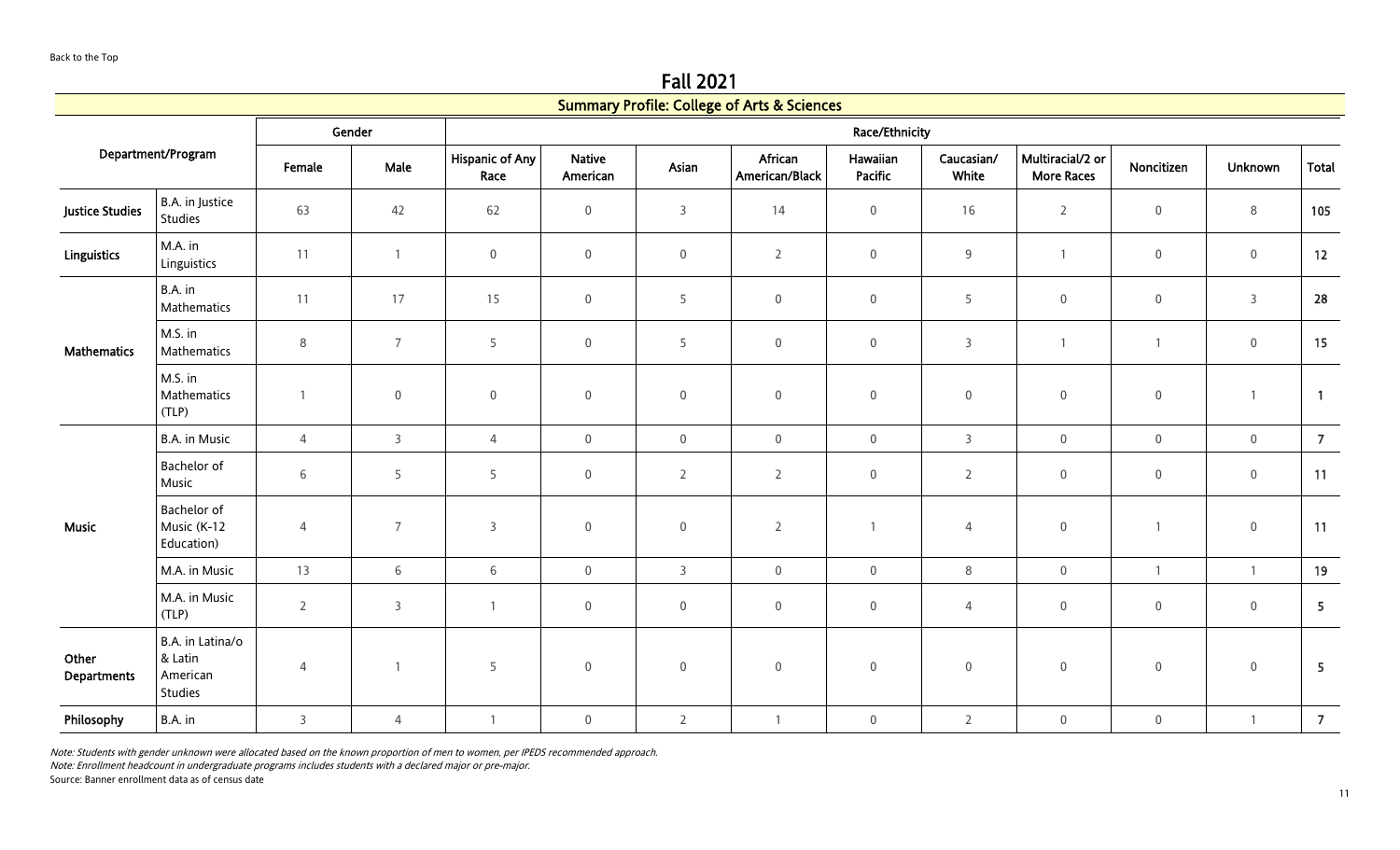Fall 2021 Summary Profile: College of Arts & Scie

|                                                    |                |                | Race/Ethnicity                 |                           |                  |                           |                            |                                             |                                       |                     |                     |                |
|----------------------------------------------------|----------------|----------------|--------------------------------|---------------------------|------------------|---------------------------|----------------------------|---------------------------------------------|---------------------------------------|---------------------|---------------------|----------------|
| Department/Program                                 | Female         | Male           | <b>Hispanic of Any</b><br>Race | <b>Native</b><br>American | Asian            | African<br>American/Black | Hawaiian<br><b>Pacific</b> | Caucasian/<br>White                         | Multiracial/2 or<br><b>More Races</b> | Noncitizen          | <b>Unknown</b>      | <b>Total</b>   |
| Philosophy                                         |                |                |                                |                           |                  |                           |                            |                                             |                                       |                     |                     |                |
| B.S. in<br>Environmental<br>Science                | $\overline{7}$ | 8              | 6                              | $\mathsf{O}\xspace$       |                  |                           | $\mathbf 0$                | 5                                           | $\overline{1}$                        | $\boldsymbol{0}$    | $\overline{1}$      | 15             |
| B.S. in Physics                                    | $\overline{3}$ | 12             | $\,8\,$                        | $\overline{0}$            | $\mathsf 0$      | $\overline{0}$            | $\mathbf 0$                | $\overline{2}$                              | $\overline{1}$                        | $\mathsf{O}\xspace$ | $\overline{4}$      | 15             |
| <b>B.A.</b> in Political<br>Science                | 24             | 30             | 26                             | $\mathsf{O}\xspace$       |                  | $\overline{4}$            | $\overline{1}$             | 12                                          | $\mathbf 0$                           | $\boldsymbol{0}$    | 10                  | 54             |
| M.A. in Political<br>Science                       | $\overline{9}$ | $\overline{9}$ | $\overline{4}$                 |                           | $\overline{2}$   | $\overline{2}$            | $\mathbf 0$                | $\overline{7}$                              | $\mathbf 0$                           |                     | $\overline{1}$      | 18             |
| B.A. in<br>Psychology                              | 246            | 61             | 142                            | $\overline{1}$            | 17               | 30                        | $\mathbf{1}$               | 59                                          | 5                                     | $\overline{2}$      | 50                  | 307            |
| Gerontology<br>Senior Advocate                     | $\mathbf{1}$   | $\mathbf 0$    | $\mathsf{O}\xspace$            | $\mathbf 0$               | $\boldsymbol{0}$ | $\overline{0}$            | $\boldsymbol{0}$           | $\mathbf{1}$                                | $\boldsymbol{0}$                      | $\overline{0}$      | $\boldsymbol{0}$    | $\overline{1}$ |
| M.A. in<br>Gerontology                             | 10             |                | $\overline{3}$                 | $\overline{0}$            | $\overline{0}$   | $\overline{2}$            | $\mathsf{O}\xspace$        | 5                                           | $\mathbf 0$                           |                     | $\mathsf{O}\xspace$ | 11             |
| Bachelor of<br>Social Work                         | 201            | 52             | 129                            | $\mathsf{O}\xspace$       | $\overline{4}$   | 36                        | $\overline{1}$             | 49                                          | $\,8\,$                               | $\overline{1}$      | 25                  | 253            |
| Master of Social<br>Work                           | 92             | 23             | 42                             | $\boldsymbol{0}$          | $\overline{3}$   | 27                        | $\boldsymbol{0}$           | 37                                          | $\overline{1}$                        | $\mathbf{1}$        | 4                   | 115            |
| Master of Social<br>Work<br>(Advanced<br>standing) | 40             | $\overline{4}$ | 19                             | $\mathsf{O}\xspace$       | $\overline{2}$   | $\overline{7}$            | $\mathbf 0$                | 10                                          | $\overline{1}$                        | $\mathbf 0$         | 5                   | 44             |
| B.A. in Sociology                                  | 28             | 13             | 23                             | $\mathsf{O}\xspace$       | $\overline{2}$   | $\overline{4}$            | $\mathbf 0$                | $9\,$                                       | $\mathbf 0$                           | $\mathsf{O}\xspace$ | $\mathbf{3}$        | 41             |
|                                                    |                |                | Gender                         |                           |                  |                           |                            | Summary Profile: College of Arts & Sciences |                                       |                     |                     |                |

Note: Enrollment headcount in undergraduate programs includes students with a declared major or pre-major.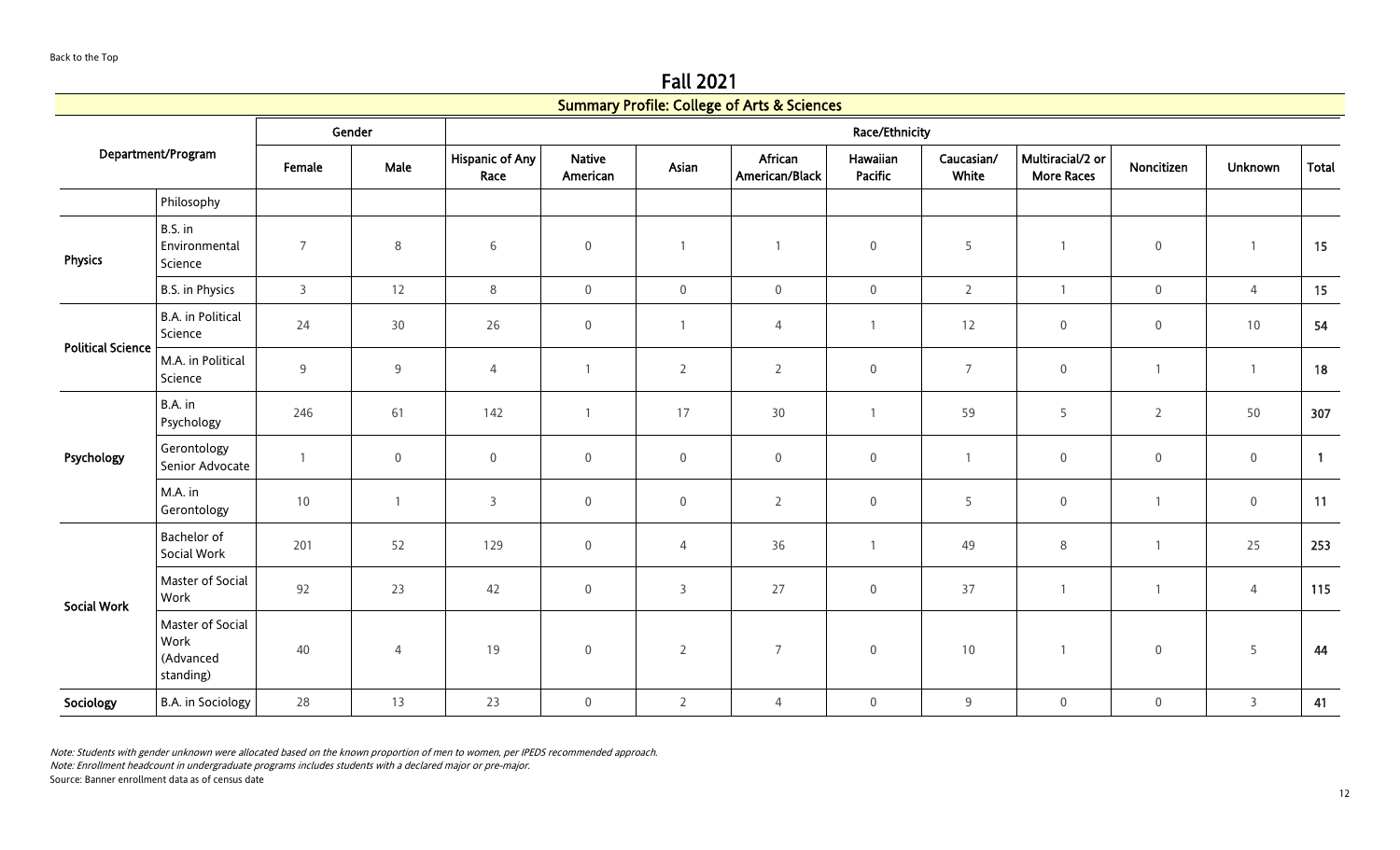|                                              |                                                                            |                |                |                                |                           |                     | <b>Summary Profile: College of Arts &amp; Sciences</b> |                            |                     |                                       |                     |                  |                         |
|----------------------------------------------|----------------------------------------------------------------------------|----------------|----------------|--------------------------------|---------------------------|---------------------|--------------------------------------------------------|----------------------------|---------------------|---------------------------------------|---------------------|------------------|-------------------------|
|                                              |                                                                            |                | Gender         |                                |                           |                     |                                                        | Race/Ethnicity             |                     |                                       |                     |                  |                         |
|                                              | Department/Program                                                         | Female         | Male           | <b>Hispanic of Any</b><br>Race | <b>Native</b><br>American | Asian               | African<br>American/Black                              | Hawaiian<br><b>Pacific</b> | Caucasian/<br>White | Multiracial/2 or<br><b>More Races</b> | Noncitizen          | Unknown          | Total                   |
| <b>Teaching</b><br>English to<br>Speakers of | M.A. in<br><b>Teaching English</b><br>to Speakers of<br>Other<br>Languages | 31             | $\,8\,$        | 13                             | $\mathsf{O}\xspace$       | $\mathsf{3}$        | $\mathbf 0$                                            | $\mathbb O$                | 19                  | $\mathsf{O}\xspace$                   |                     | $\overline{3}$   | 39                      |
| Other<br>Languages                           | <b>Teaching English</b><br>to Speakers of<br>Other<br>Languages            | $\mathbf{1}$   | $\mathbb O$    | $\mathsf{O}\xspace$            | $\mathsf{O}\xspace$       | $\boldsymbol{0}$    | $\overline{1}$                                         | $\mathbb O$                | $\mathsf 0$         | $\boldsymbol{0}$                      | $\boldsymbol{0}$    | $\boldsymbol{0}$ | $\overline{1}$          |
| Women's and<br><b>Gender Studies</b>         | B.A. in<br>Women's,<br>Gender &<br>Sexuality<br>Studies                    | $\mathbf{1}$   | $\,0\,$        | $\mathbf 0$                    | $\mathbb O$               | $\boldsymbol{0}$    | $\mathbf 0$                                            | $\mathbf 0$                |                     | $\mathsf{O}\xspace$                   | $\mathsf{O}\xspace$ | $\boldsymbol{0}$ | $\overline{1}$          |
|                                              | B.A. in Women's<br>and Gender<br>Studies                                   | 3              | $\,0\,$        | $\overline{1}$                 | $\mathsf{O}\xspace$       | $\mathbf{1}$        | $\mathbf 0$                                            | $\mathbb O$                | -1                  | $\mathsf{O}\xspace$                   | 0                   | $\mathsf 0$      | $\overline{\mathbf{3}}$ |
|                                              | B.A. in Spanish                                                            | 18             | 12             | 18                             | $\mathbf 0$               | $\mathsf{O}\xspace$ | $\mathbf 0$                                            | $\mathsf{O}\xspace$        | $\overline{4}$      | $\mathbf{1}$                          |                     | $6\phantom{a}$   | 30                      |
| World<br>Languages &                         | M.A. in Latin<br>American<br>Literatures &<br>Cultures                     | $\overline{7}$ | $\overline{4}$ | 9                              | $\overline{0}$            | $\overline{0}$      | $\mathbf 0$                                            | $\mathbf 0$                | $\overline{2}$      | $\overline{0}$                        | 0                   | $\mathbf 0$      | 11                      |
| <b>Cultures</b>                              | M.A. in Latin<br>American<br>Literatures &<br>Cultures (TLP)               | 5              | $\overline{2}$ | $\overline{4}$                 | $\boldsymbol{0}$          | $\boldsymbol{0}$    | $\boldsymbol{0}$                                       | $\mathbb O$                |                     | $\boldsymbol{0}$                      | $\boldsymbol{0}$    | $\overline{2}$   | $\overline{7}$          |
| <b>Total</b>                                 |                                                                            | 1,292          | 675            | 820                            | $\overline{\mathbf{3}}$   | 124                 | 202                                                    | 5                          | 531                 | 39                                    | 24                  | 219              | 1,967                   |

Note: Students with gender unknown were allocated based on the known proportion of men to women, per IPEDS recommended approach.

Note: Enrollment headcount in undergraduate programs includes students with a declared major or pre-major.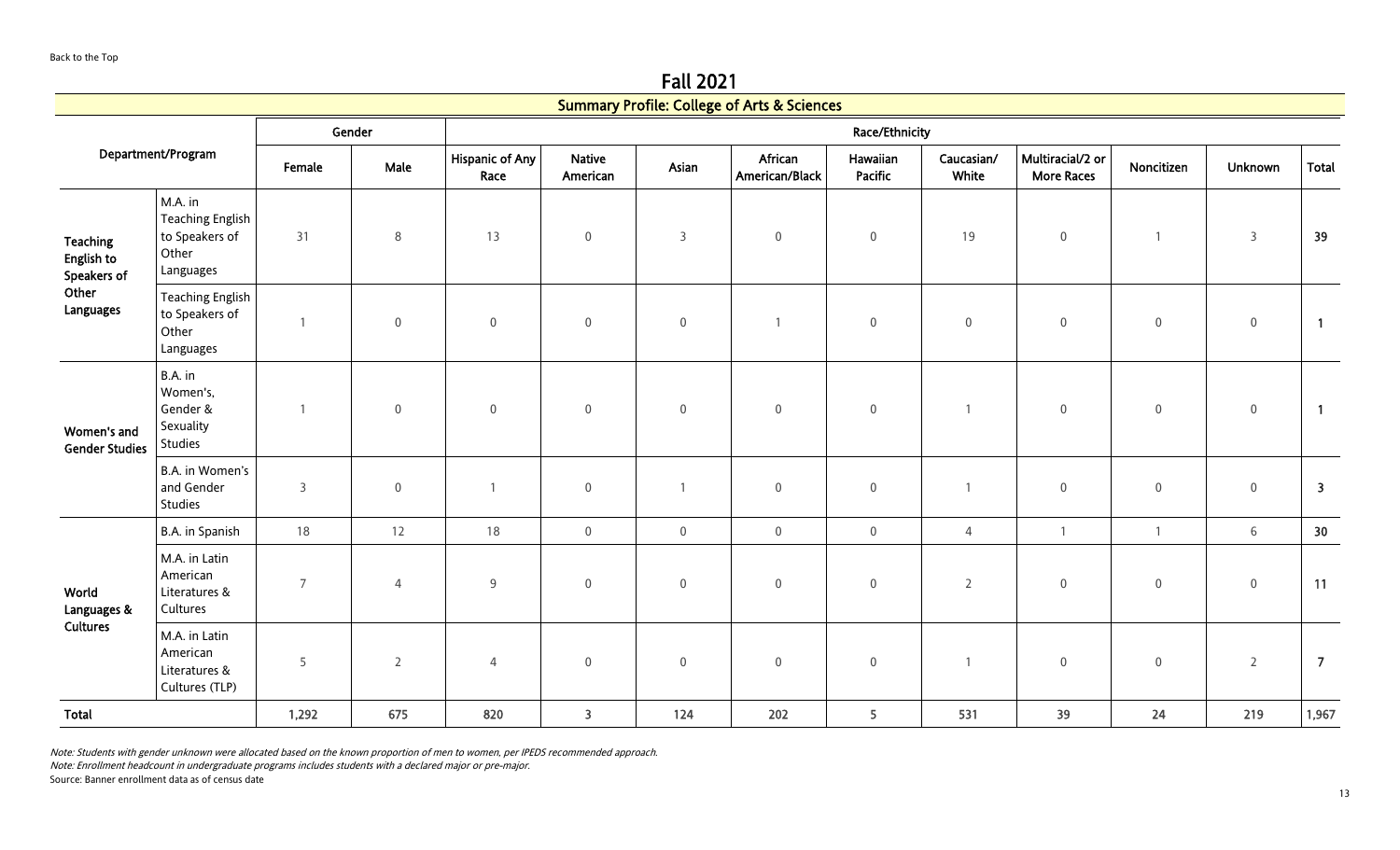Fall 2021

<span id="page-13-0"></span>

|                                                      |                                                             |                 |        |                                |                           |                | <b>Summary Profile: College of Business and Technology</b> |                         |                     |                                       |                     |                |              |
|------------------------------------------------------|-------------------------------------------------------------|-----------------|--------|--------------------------------|---------------------------|----------------|------------------------------------------------------------|-------------------------|---------------------|---------------------------------------|---------------------|----------------|--------------|
|                                                      |                                                             |                 | Gender |                                |                           |                |                                                            | <b>Race/Ethnicity</b>   |                     |                                       |                     |                |              |
| Department/Program                                   |                                                             | Female          | Male   | <b>Hispanic of Any</b><br>Race | <b>Native</b><br>American | Asian          | African<br>American/Black                                  | Hawaiian<br>Pacific     | Caucasian/<br>White | Multiracial/2 or<br><b>More Races</b> | Noncitizen          | Unknown        | <b>Total</b> |
|                                                      | B.S. in<br>Accounting                                       | 102             | 78     | 70                             | $\mathsf{O}\xspace$       | 24             | 8                                                          | $\overline{2}$          | 38                  | $\boldsymbol{0}$                      | 5                   | 33             | 180          |
|                                                      | <b>B.S. in Finance</b>                                      | 30              | 58     | 34                             | $\mathbf 0$               | 10             | $\overline{7}$                                             | $\mathsf{O}\xspace$     | 21                  | $\,0\,$                               | $\overline{2}$      | 14             | 88           |
| Accounting,<br><b>Business Law, &amp;</b><br>Finance | <b>B.S. in General</b><br><b>Business</b><br>Administration | 47              | 37     | 31                             | $\mathbf 0$               | 8              | 6                                                          |                         | 23                  | $\overline{1}$                        | $\overline{1}$      | 13             | 84           |
|                                                      | M.S. in<br>Accounting                                       | 22              | 19     | $\overline{4}$                 | $\mathbf 0$               | $\,8\,$        | $\overline{4}$                                             | $\mathsf{O}\xspace$     | 19                  | $\,0\,$                               | $\overline{4}$      | $\overline{2}$ | 41           |
|                                                      | B.S. in<br>Computer<br>Science                              | 57              | 235    | 93                             | $\overline{2}$            | 72             | 21                                                         | $\overline{1}$          | 53                  | $\overline{7}$                        | 12                  | 31             | 292          |
| Computer<br>Science                                  | M.S. in<br>Computer<br>Science                              | 28              | 40     | 9                              | $\mathbf 0$               | 12             |                                                            | $\mathbf 0$             | 17                  | $\overline{2}$                        | 25                  | $\overline{2}$ | 68           |
|                                                      |                                                             | $7\overline{ }$ | 26     | 13                             | $\mathbf 0$               | $\overline{7}$ | $\overline{3}$                                             | $\mathbf 0$             | 6                   | $\mathbf 0$                           | $\mathsf{O}\xspace$ | $\overline{4}$ | 33           |
|                                                      | B.S. in<br>Management                                       | 65              | 53     | 47                             | $\boldsymbol{0}$          | 21             | 11                                                         | $\boldsymbol{0}$        | 26                  | $\overline{2}$                        | $\overline{1}$      | $10$           | 118          |
| Management                                           | Master of<br><b>Business</b><br>Administration<br>(M.B.A.)  | 30              | 38     | 18                             | $\boldsymbol{0}$          | $\overline{7}$ | 6                                                          | $\boldsymbol{0}$        | 27                  | $\overline{1}$                        | 3                   | $\sqrt{6}$     | 68           |
| <b>Marketing</b>                                     | B.S. in<br>Marketing                                        | 48              | 41     | 30                             | $\mathsf{O}\xspace$       | $\,8\,$        | $\overline{3}$                                             | $\boldsymbol{0}$        | 34                  | $\overline{2}$                        | $\boldsymbol{0}$    | 12             | 89           |
| Total                                                |                                                             | 436             | 625    | 349                            | $\overline{2}$            | 177            | 70                                                         | $\overline{\mathbf{4}}$ | 264                 | 15                                    | 53                  | 127            | 1,061        |

Note: Enrollment headcount in undergraduate programs includes students with a declared major or pre-major.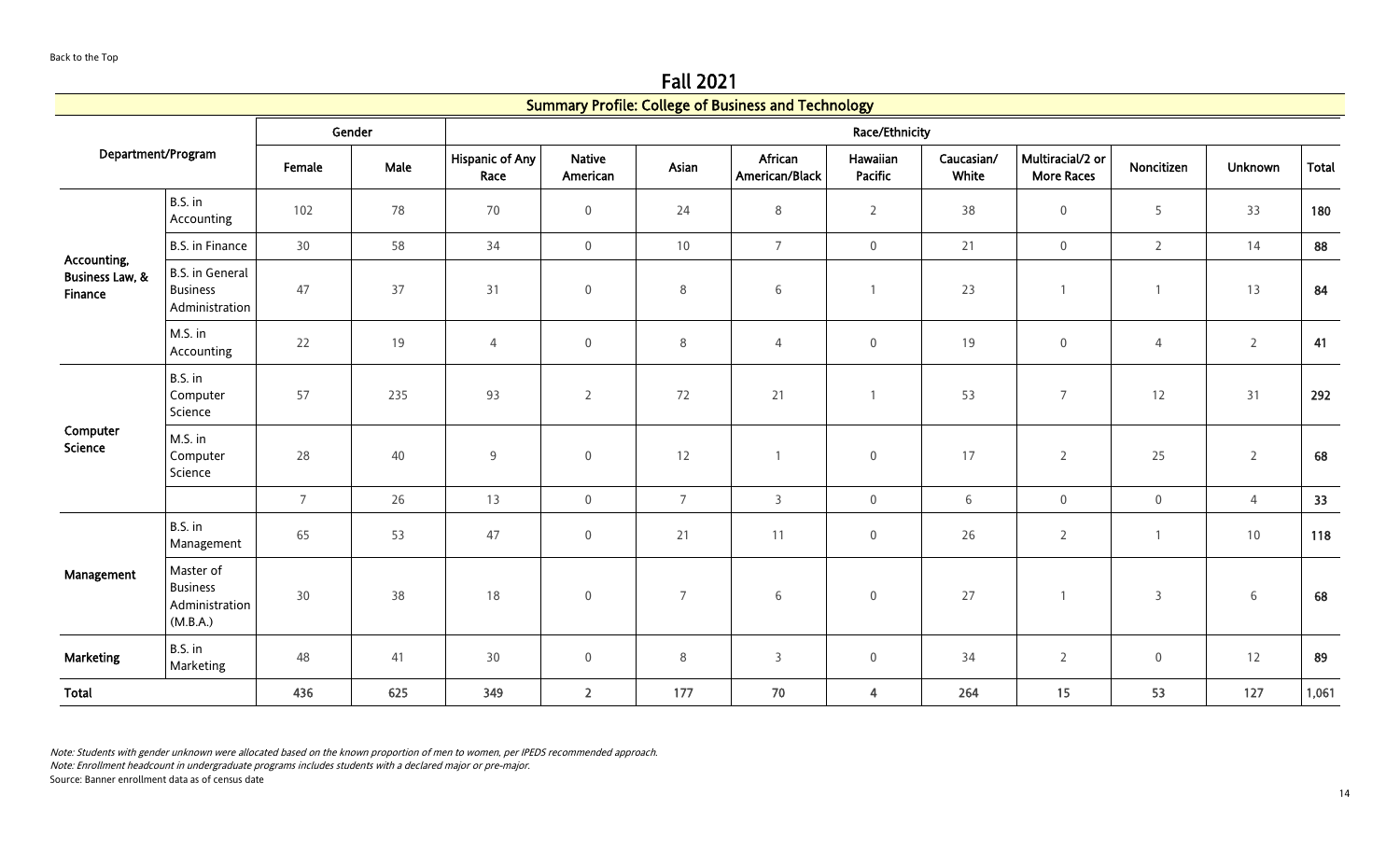Fall 2021

<span id="page-14-0"></span>

|                                                               |                                                     |                |                  | <b>Summary Profile: Goodwin College of Education</b> |                           |                  |                           |                     |                                       |                     |                  |                         |
|---------------------------------------------------------------|-----------------------------------------------------|----------------|------------------|------------------------------------------------------|---------------------------|------------------|---------------------------|---------------------|---------------------------------------|---------------------|------------------|-------------------------|
|                                                               |                                                     |                | Gender           |                                                      |                           |                  |                           | Race/Ethnicity      |                                       |                     |                  |                         |
|                                                               | Department/Program                                  | Female         | Male             | <b>Hispanic of Any</b><br>Race                       | <b>Native</b><br>American | Asian            | African<br>American/Black | Caucasian/<br>White | Multiracial/2 or<br><b>More Races</b> | Noncitizen          | Unknown          | Total                   |
|                                                               | Certificate in Couple<br>and Family Counseling      | $\overline{2}$ | $\boldsymbol{0}$ | $\boldsymbol{0}$                                     | $\mathsf 0$               | $\boldsymbol{0}$ | $\boldsymbol{0}$          | $\mathbf{1}$        | $\boldsymbol{0}$                      | $\,0\,$             | $\overline{1}$   | $\overline{2}$          |
|                                                               | M.A. in Counseling<br>(Clinical Mental Health)      | 95             | 37               | 23                                                   | $\mathsf{O}\xspace$       | 11               | $\mathsf{3}$              | 86                  | $\mathbf{1}$                          | $\mathbf{1}$        | $\overline{7}$   | 132                     |
| <b>Counselor Education</b>                                    | M.A. in Counseling<br>(Rehabilitation)              | 19             | 10               | 11                                                   | $\mathsf{O}\xspace$       | $\overline{3}$   | $\overline{3}$            | 9                   | $\overline{1}$                        | $\mathsf{O}\xspace$ | $\overline{2}$   | 29                      |
|                                                               | M.A. in Counseling<br>(School)                      | 58             | 15               | 23                                                   | $\mathbf 0$               | 5                | $\overline{4}$            | 36                  | 3                                     | $\boldsymbol{0}$    | $\overline{2}$   | 73                      |
|                                                               | M.A. in Couple and<br><b>Family Counseling</b>      | 8              | $\overline{4}$   | $\overline{2}$                                       | $\mathsf 0$               | $\mathbf{1}$     | $\boldsymbol{0}$          | 8                   | $\boldsymbol{0}$                      | $\boldsymbol{0}$    | $\overline{1}$   | 12                      |
|                                                               | M.A. in Family<br>Counseling                        | 27             | 5                | 9                                                    | $\mathsf{O}\xspace$       | $\mathbf{1}$     | 5                         | 13                  | $\mathbf 0$                           | $\mathbf{1}$        | $\overline{3}$   | 32                      |
|                                                               | <b>School Counselor</b><br><b>Endorsement Focus</b> | $\overline{2}$ | $\mathbf 0$      |                                                      | $\mathsf 0$               | $\mathbf 0$      | $\mathbf 0$               | 1                   | $\boldsymbol{0}$                      | $\mathbf 0$         | $\boldsymbol{0}$ | $\overline{2}$          |
|                                                               | B.A. in Inner City<br>Studies                       | $\overline{2}$ | $\mathbf 0$      | $\mathsf{O}\xspace$                                  | $\mathsf 0$               | $\overline{0}$   | $\mathbf{1}$              | 0                   | $\mathsf 0$                           | $\mathbf 0$         | $\mathbf{1}$     | $\overline{2}$          |
|                                                               | B.A. in Urban<br><b>Community Studies</b>           | $\overline{2}$ |                  | $\mathbf 0$                                          | $\mathsf{O}\xspace$       | $\mathbf 0$      | $\mathsf{3}$              | $\overline{0}$      | $\mathbf 0$                           | $\mathbf 0$         | $\boldsymbol{0}$ | $\overline{\mathbf{3}}$ |
| <b>Educational Inquiry &amp;</b><br><b>Curriculum Studies</b> | M.A in Urban<br><b>Community Studies</b>            | $\,6\,$        | $\overline{3}$   | $\overline{2}$                                       | $\mathsf{O}\xspace$       | $\mathbf 0$      | 6                         | $\mathbf{1}$        | $\mathsf 0$                           | $\mathsf{O}\xspace$ | $\mathbf 0$      | 9                       |
|                                                               | M.A. in Community and<br><b>Teacher Leaders</b>     | 14             | $\overline{1}$   | $\overline{7}$                                       | $\mathsf 0$               | $\mathbf{1}$     |                           | 5                   | $\mathsf{O}\xspace$                   | $\mathbf 0$         | $\mathbf{1}$     | 15                      |
|                                                               | M.A.T. in Secondary<br>Education                    | 37             | 39               | 14                                                   | $\boldsymbol{0}$          | 11               | $\mathbf{1}$              | 44                  | $\mathbf{1}$                          | $\,0\,$             | 5                | 76                      |

Note: Enrollment headcount in undergraduate programs includes students with a declared major or pre-major.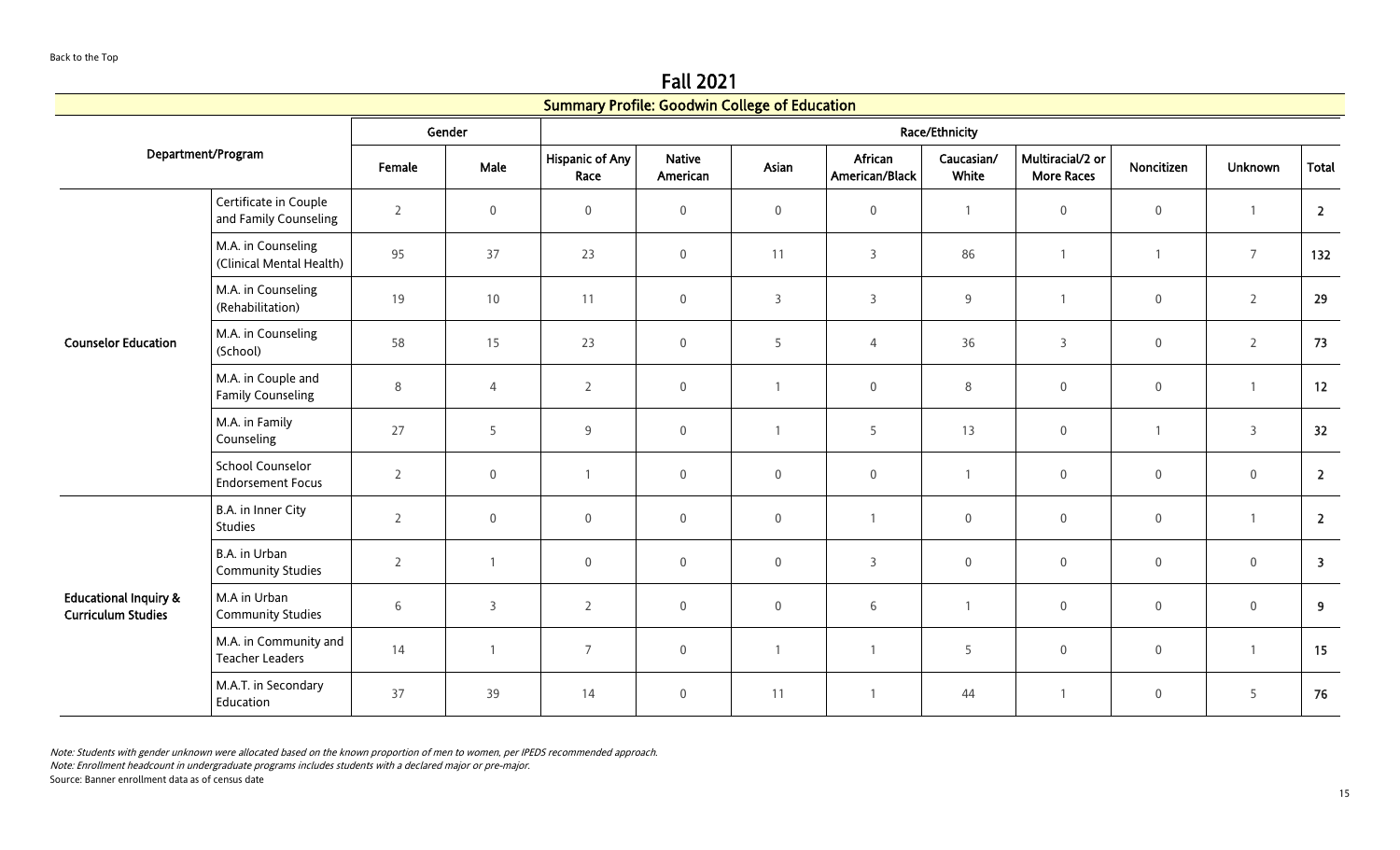Fall 2021 Summary Profile: Goodwin College of Education

|                                                         |                                               |                |                | Summary Profile: Goodwin College of Education |                           |                |                           |                     |                                       |                     |                |                         |
|---------------------------------------------------------|-----------------------------------------------|----------------|----------------|-----------------------------------------------|---------------------------|----------------|---------------------------|---------------------|---------------------------------------|---------------------|----------------|-------------------------|
|                                                         |                                               |                | Gender         |                                               |                           |                |                           | Race/Ethnicity      |                                       |                     |                |                         |
|                                                         | Department/Program                            | Female         | Male           | <b>Hispanic of Any</b><br>Race                | <b>Native</b><br>American | Asian          | African<br>American/Black | Caucasian/<br>White | Multiracial/2 or<br><b>More Races</b> | Noncitizen          | <b>Unknown</b> | Total                   |
| <b>Educational Inquiry &amp;</b>                        | <b>Teacher Leader</b><br>Endorsement          | 6              |                |                                               | $\mathbf 0$               | $\overline{0}$ | $\mathsf{O}\xspace$       | $6\,$               | $\mathbf 0$                           | $\mathsf{O}\xspace$ | $\mathbb O$    | $\overline{7}$          |
| <b>Curriculum Studies</b>                               | TLP - Secondary<br>Education                  | 9              | 11             | 5                                             | $\boldsymbol{0}$          | $\overline{0}$ | $\mathsf{O}\xspace$       | 15                  | $\mathbf 0$                           | $\boldsymbol{0}$    | $\mathbb O$    | 20                      |
|                                                         | B.A. in Physical<br>Education                 | 15             | 34             | 18                                            | $\boldsymbol{0}$          |                | $\,8\,$                   | 18                  | $\boldsymbol{0}$                      | $\boldsymbol{0}$    | $\sqrt{4}$     | 49                      |
|                                                         | <b>B.S. in Community</b><br>Health            | 15             | 11             | 13                                            | $\mathbf 0$               |                | 5                         | $\,$ 6 $\,$         | $\overline{1}$                        | $\mathbf 0$         | $\mathbf 0$    | 26                      |
| <b>Health Sciences and</b><br><b>Physical Education</b> | Graduate Certificate in<br>Public Health      | $\overline{3}$ | $\overline{1}$ | $\mathbf 0$                                   | $\mathsf 0$               | $\overline{0}$ | $\overline{1}$            | $\mathsf{3}$        | $\mathbf 0$                           | $\mathsf{O}\xspace$ | $\mathbf 0$    | $\overline{4}$          |
|                                                         | M.S. in Exercise and<br>Sport Science         | $\overline{7}$ | 10             | 6                                             | $\overline{0}$            | $\overline{0}$ | $\overline{1}$            | $9$                 | $\mathbf 0$                           | $\mathbf{1}$        | $\mathbf 0$    | 17                      |
|                                                         | M.S. in Exercise Science                      | $\overline{1}$ | $\overline{2}$ | $\overline{2}$                                | $\mathbf 0$               | $\overline{0}$ | $\mathsf 0$               | $\mathbf{1}$        | $\mathbf 0$                           | $\mathsf{O}\xspace$ | $\overline{0}$ | $\overline{\mathbf{3}}$ |
|                                                         | Master of Public Health                       | 20             | 9              | $\overline{4}$                                | $\mathbf 0$               | $\overline{0}$ | 8                         | 13                  | $\overline{1}$                        | $\overline{2}$      | $\overline{1}$ | 29                      |
| History                                                 | B.A. in History<br>(Secondary Ed.)            | $\mathbf{0}$   |                | $\mathbf 0$                                   | $\mathbf 0$               | $\mathbf 0$    | $\mathbf 0$               | $\mathbf{1}$        | $\overline{0}$                        | $\mathbf 0$         | $\mathbb O$    | $\overline{1}$          |
|                                                         | B.A. in Human<br>Resource Development         | 66             | 14             | 36                                            | $\mathbf 0$               | 6              | $\overline{7}$            | 23                  | $\mathbf 0$                           | $\mathbf{1}$        | $\overline{7}$ | 80                      |
| Literacy, Leadership, and                               | M.A. in Educational<br>Leadership (Higher Ed) | 22             | 6              | 21                                            | $\mathbf{1}$              | 1              | $\mathsf 0$               | $\overline{2}$      | $\overline{1}$                        | $\boldsymbol{0}$    | $\overline{2}$ | 28                      |
| Development                                             | M.A. in Educational<br>Leadership (School)    | 59             | 25             | 18                                            | $\mathbf{1}$              | $\overline{2}$ | $\overline{2}$            | 55                  | $\boldsymbol{0}$                      | $\mathsf 0$         | 6              | 84                      |
|                                                         | M.A. in Human<br>Resource Development         | 18             | 3              | 9                                             | $\overline{0}$            | $\mathsf{3}$   | 4                         | 3                   | $\mathbf 0$                           | $\mathbf{1}$        | $\overline{1}$ | 21                      |

Note: Enrollment headcount in undergraduate programs includes students with a declared major or pre-major.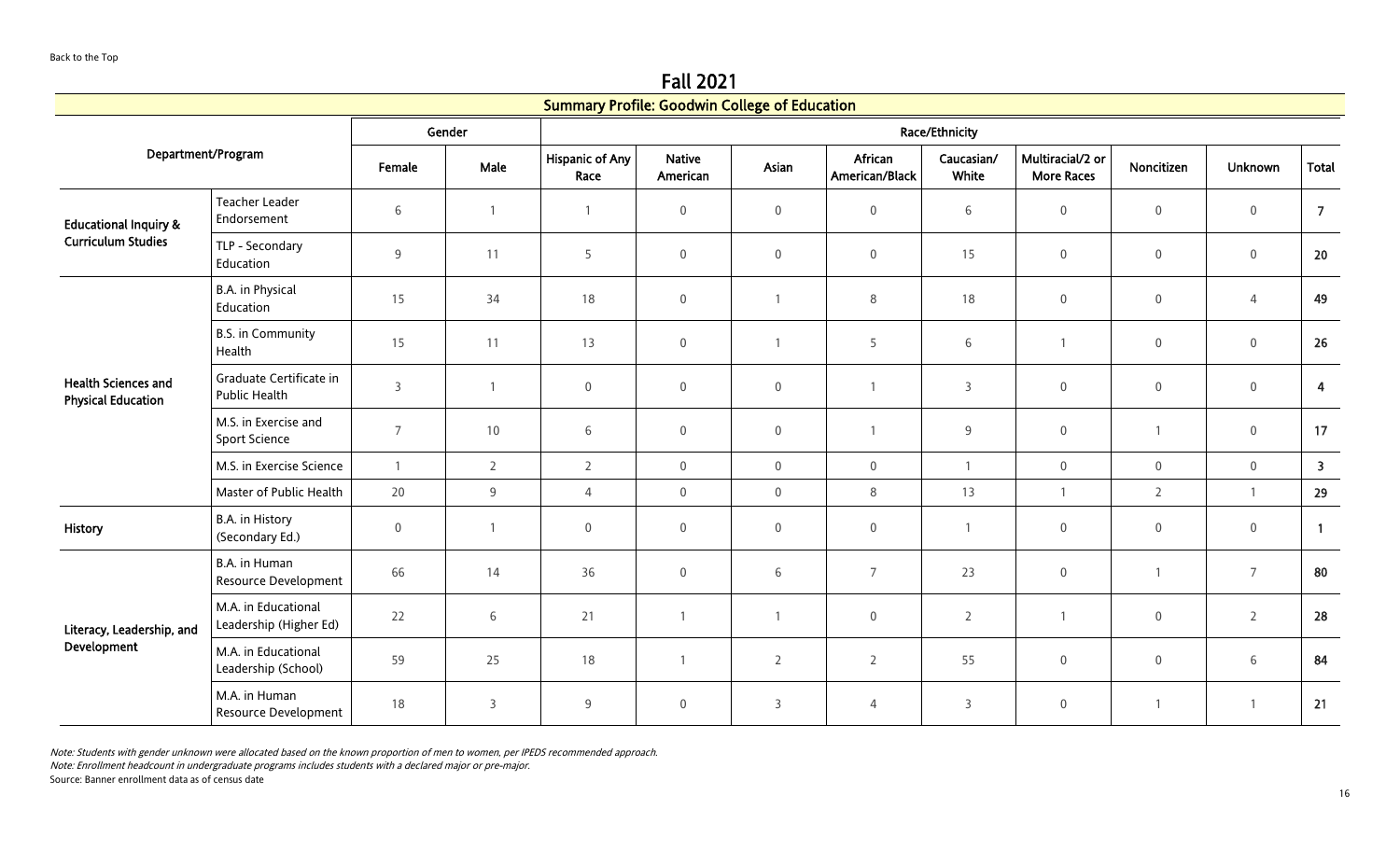Fall 2021

|                                          |                                                                   |                 |                     | <b>Summary Profile: Goodwin College of Education</b> |                           |                     |                           |                     |                                       |                     |                     |                         |
|------------------------------------------|-------------------------------------------------------------------|-----------------|---------------------|------------------------------------------------------|---------------------------|---------------------|---------------------------|---------------------|---------------------------------------|---------------------|---------------------|-------------------------|
|                                          |                                                                   |                 | Gender              |                                                      |                           |                     |                           | Race/Ethnicity      |                                       |                     |                     |                         |
| Department/Program                       |                                                                   | Female          | Male                | <b>Hispanic of Any</b><br>Race                       | <b>Native</b><br>American | Asian               | African<br>American/Black | Caucasian/<br>White | Multiracial/2 or<br><b>More Races</b> | Noncitizen          | Unknown             | <b>Total</b>            |
|                                          | M.A. in Literacy<br>Education                                     | 40              | $\mathsf{3}$        | 12                                                   | $\mathbf 0$               | $\mathsf 0$         | 10                        | 19                  | $\mathbf 0$                           | $\mathsf{O}\xspace$ | $\overline{2}$      | 43                      |
| Literacy, Leadership, and<br>Development | Reading Endorsement-<br>Elementary                                | $\overline{9}$  | $\mathbf{1}$        | 3                                                    | $\mathsf{O}\xspace$       | $\mathbf 0$         | $\mathbf{1}$              | 6                   | $\mathsf{O}\xspace$                   | $\mathbf 0$         | $\mathbf 0$         | 10                      |
|                                          | Reading Endorsement-<br>Secondary                                 | $\overline{4}$  | $\mathbf{1}$        | $\overline{1}$                                       | $\mathbf 0$               | $\mathbf 0$         | $\boldsymbol{0}$          | $\overline{4}$      | $\boldsymbol{0}$                      | $\boldsymbol{0}$    | $\boldsymbol{0}$    | 5                       |
|                                          | TLP: Art (K-12)                                                   | 10              | 6                   | $\overline{2}$                                       | $\mathsf{O}\xspace$       | $\overline{2}$      | $\mathbf 0$               | 11                  | $\mathsf{O}\xspace$                   | $\mathbf 0$         | $\overline{1}$      | 16                      |
|                                          | TLP: Elementary<br>Education                                      | $\overline{4}$  | $\mathbf 0$         | $\overline{1}$                                       | $\overline{0}$            | $\mathbf 0$         | $\mathbf 0$               | 3                   | $\mathbf 0$                           | $\mathbf 0$         | $\overline{0}$      | 4                       |
| <b>Other Departments</b>                 | TLP: Music Educ (K-12)                                            | $\overline{4}$  | $\boldsymbol{0}$    | $\overline{1}$                                       | $\mathbf 0$               | $\mathsf{O}\xspace$ | $\mathbf 0$               | $\mathsf{3}$        | $\mathbf 0$                           | $\mathsf{O}\xspace$ | $\mathsf{O}\xspace$ | $\overline{\mathbf{4}}$ |
|                                          | TLP: Physical Education<br>$(K-12)$                               | 10 <sup>°</sup> | 27                  | 5                                                    | $\mathbf 0$               | $\overline{2}$      | 6                         | 20                  | $\overline{2}$                        | $\mathbf 0$         | $\overline{2}$      | 37                      |
|                                          | TLP: Spanish (K-12)                                               | $\overline{3}$  | $\overline{4}$      | 5 <sup>5</sup>                                       | $\mathbf 0$               | $\mathsf{O}\xspace$ | $\mathbf 0$               | $\overline{2}$      | $\boldsymbol{0}$                      | $\mathsf{O}\xspace$ | $\mathbf 0$         | $\overline{7}$          |
|                                          | B.A. in Special<br>Education                                      | 41              | 5                   | 25                                                   | $\mathbf 0$               | $\mathbf 0$         | 3                         | 12                  | $\overline{4}$                        | $\mathsf{O}\xspace$ | $\overline{2}$      | 46                      |
| <b>Special Education</b>                 | Focus Program in<br><b>Special Education (LBS</b><br>$\mathbf{D}$ | 6               | 3                   |                                                      | $\boldsymbol{0}$          | $\boldsymbol{0}$    | $\overline{1}$            | $\overline{7}$      | $\boldsymbol{0}$                      | $\,0\,$             | $\mathbb O$         | 9                       |
|                                          | Focus Program in<br><b>Special Education (LBS</b><br>$II - BIS$   | $\mathbf{1}$    | $\boldsymbol{0}$    | $\boldsymbol{0}$                                     | $\boldsymbol{0}$          | $\boldsymbol{0}$    | $\mathsf{O}\xspace$       | $\mathbf{1}$        | $\boldsymbol{0}$                      | $\,0\,$             | $\mathbf 0$         | $\overline{1}$          |
|                                          | Focus Program in<br><b>Special Education (LBS</b><br>$\parallel$  | 8               | $\mathsf{O}\xspace$ | $\mathsf{O}\xspace$                                  | $\boldsymbol{0}$          |                     | $\mathbf 0$               | 6                   | $\mathbf{1}$                          | $\mathsf{O}\xspace$ | $\boldsymbol{0}$    | 8                       |

Note: Enrollment headcount in undergraduate programs includes students with a declared major or pre-major.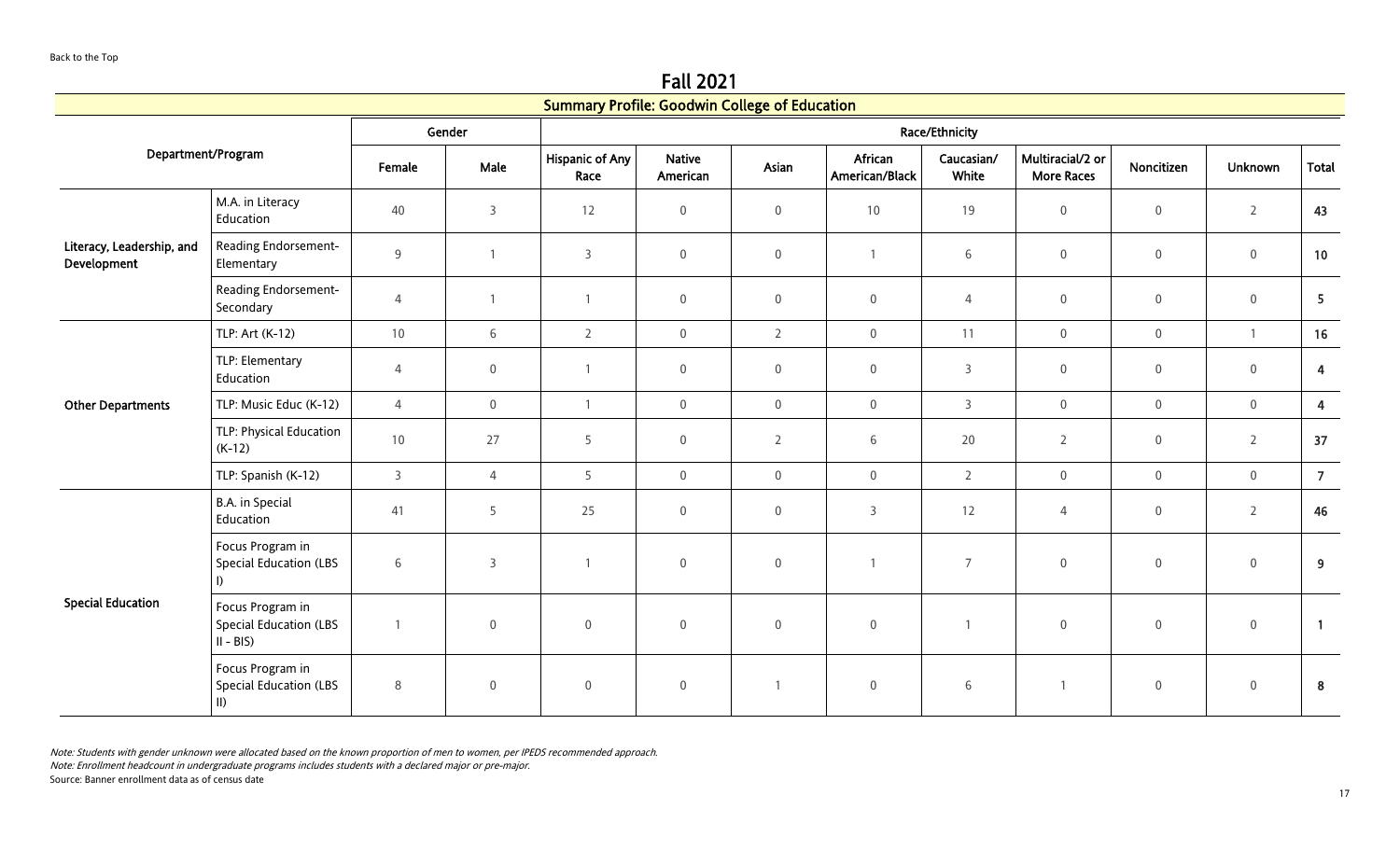Fall 2021

|                                      |                                                                   |                |                | <b>Summary Profile: Goodwin College of Education</b> |                           |                |                           |                     |                                       |                     |                |                |
|--------------------------------------|-------------------------------------------------------------------|----------------|----------------|------------------------------------------------------|---------------------------|----------------|---------------------------|---------------------|---------------------------------------|---------------------|----------------|----------------|
|                                      |                                                                   |                | Gender         |                                                      |                           |                |                           | Race/Ethnicity      |                                       |                     |                |                |
|                                      | Department/Program                                                | Female         | Male           | <b>Hispanic of Any</b><br>Race                       | <b>Native</b><br>American | Asian          | African<br>American/Black | Caucasian/<br>White | Multiracial/2 or<br><b>More Races</b> | Noncitizen          | <b>Unknown</b> | Total          |
| <b>Special Education</b>             | M.A. in Special<br>Education (LBS I)                              | 76             | 30             | 29                                                   | $\mathbf 0$               | 5              | 9                         | 58                  | $\mathbf{1}$                          | $\overline{1}$      | $\overline{3}$ | 106            |
|                                      | M.S. in Special<br>Education (LBS II)                             | 20             | $2^{\circ}$    | $\overline{1}$                                       | $\mathbf 0$               | $\overline{1}$ | $\overline{1}$            | 19                  | $\mathsf{O}\xspace$                   | $\mathbf 0$         | $\mathbf 0$    | 22             |
|                                      | B.A. in Early Childhood<br>Education                              | 118            | $\mathbf{1}$   | 62                                                   | $\mathsf{O}\xspace$       | $\overline{7}$ | 13                        | 23                  | $\overline{2}$                        | $\mathbf{1}$        | 11             | 119            |
|                                      | B.A. in Elementary<br>Education                                   | 93             | 10             | 34                                                   | 1                         | 15             | 6                         | 34                  | $\overline{2}$                        | $\boldsymbol{0}$    | 11             | 103            |
|                                      | B.A. in Elementary<br><b>Education (Bilingual</b><br>Endorsement) | 30             | $\overline{1}$ | 24                                                   | $\mathsf{O}\xspace$       | $\mathbf 0$    | $\mathsf{O}\xspace$       | $\overline{0}$      | $\mathbf 0$                           | $\mathbf{1}$        | $\sqrt{6}$     | 31             |
|                                      | B.A. in Middle Level<br>Education                                 | 20             | 9              | 8                                                    | $\mathbf 0$               |                | $\overline{1}$            | 12                  | $\mathbf{1}$                          | $\mathbf{1}$        | 5              | 29             |
| <b>Teacher Education</b>             | Focus-Bilingual/<br><b>Bicultural Endorsement</b>                 | $\overline{1}$ | $\mathbf 0$    | $\overline{1}$                                       | $\mathbf 0$               | $\mathbf 0$    | $\mathbf 0$               | $\overline{0}$      | $\mathsf{O}\xspace$                   | $\mathbf 0$         | $\overline{0}$ | $\overline{1}$ |
|                                      | M.A.T. Elementary<br>Education                                    | 49             | 18             | 30                                                   | $\mathsf{O}\xspace$       | 5              | $\mathsf{O}\xspace$       | 29                  | $\mathbf{1}$                          | $\mathbf{1}$        | $\overline{1}$ | 67             |
|                                      | M.A.T. in Elem &<br>Middle School                                 | $\mathbf 0$    | $\mathbf{1}$   | $\overline{1}$                                       | $\mathbf 0$               | $\mathbf 0$    | $\boldsymbol{0}$          | $\mathbf 0$         | $\mathsf{O}\xspace$                   | $\boldsymbol{0}$    | $\mathbf 0$    | $\overline{1}$ |
|                                      | M.A.T. Middle Level<br>Education                                  | $\overline{7}$ | $\overline{4}$ | $\overline{2}$                                       | $\mathsf{O}\xspace$       | $\overline{1}$ | $\mathbf 0$               | 6                   | $\mathbf{1}$                          | $\mathsf{O}\xspace$ | $\overline{1}$ | 11             |
|                                      | M.S. in Teaching and<br>Inquiry                                   | 8              | $\overline{2}$ | 5                                                    | $\mathsf{O}\xspace$       |                | $\mathsf{O}\xspace$       | $\overline{4}$      | $\mathbf 0$                           | $\mathsf{O}\xspace$ | $\mathbf 0$    | 10             |
| World Languages &<br><b>Cultures</b> | B.A. in Spanish (K-12<br>Education)                               | 8              | $\overline{2}$ | 10                                                   | $\overline{0}$            | $\mathbf 0$    | $\mathbf 0$               | $\mathbf 0$         | $\mathsf{O}\xspace$                   | $\mathbf 0$         | $\mathbb O$    | 10             |

Note: Enrollment headcount in undergraduate programs includes students with a declared major or pre-major.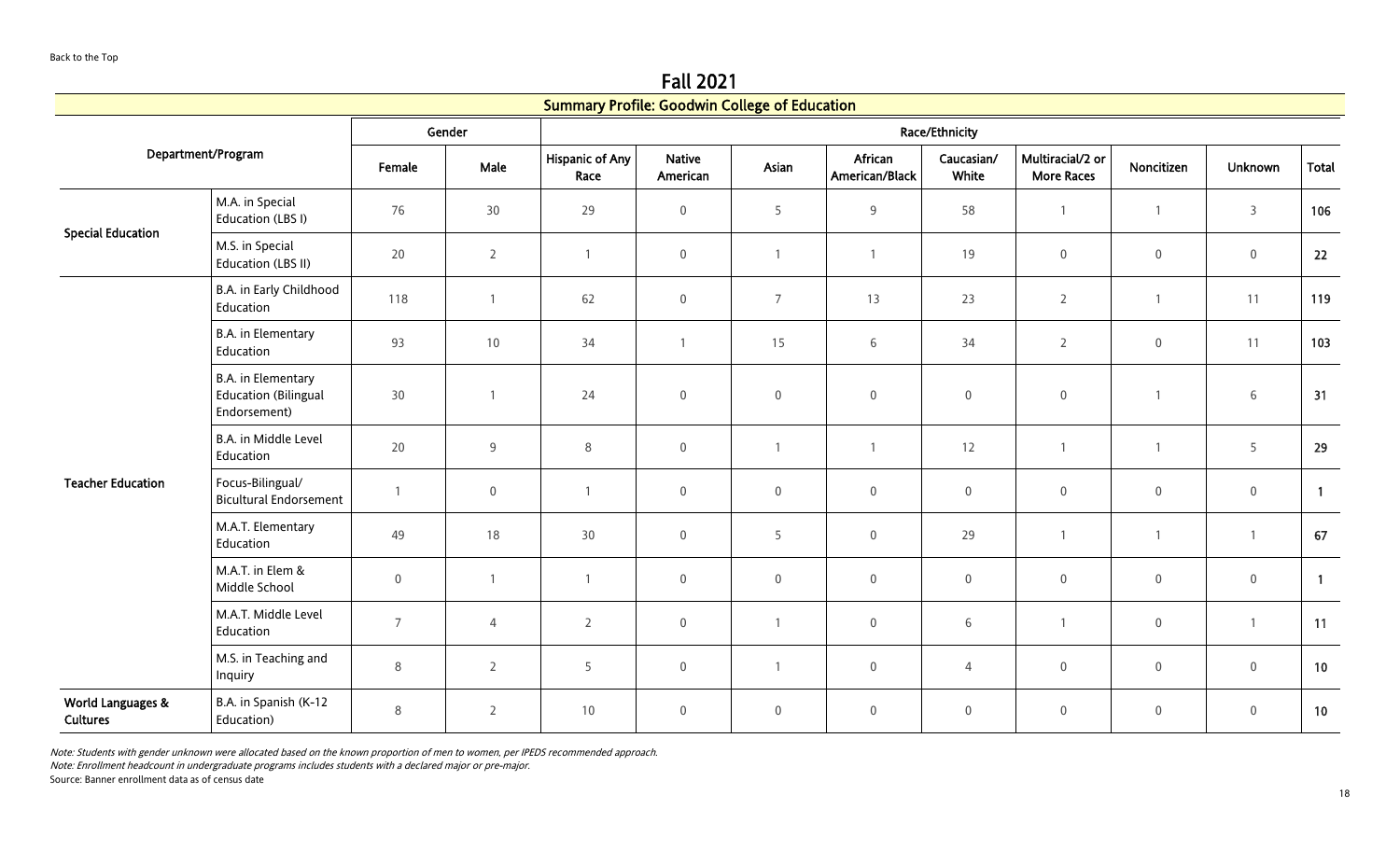Fall 2021

|                                                      | .      |        |                                |                           |       |                           |                     |                                         |            |                |       |  |
|------------------------------------------------------|--------|--------|--------------------------------|---------------------------|-------|---------------------------|---------------------|-----------------------------------------|------------|----------------|-------|--|
| <b>Summary Profile: Goodwin College of Education</b> |        |        |                                |                           |       |                           |                     |                                         |            |                |       |  |
|                                                      |        | Gender | Race/Ethnicity                 |                           |       |                           |                     |                                         |            |                |       |  |
| Department/Program                                   | Female | Male   | <b>Hispanic of Any</b><br>Race | <b>Native</b><br>American | Asian | African<br>American/Black | Caucasian/<br>White | Multiracial/2 or  <br><b>More Races</b> | Noncitizen | <b>Unknown</b> | Total |  |
| Total                                                | 1,083  | 373    | 488                            |                           | 88    | 114                       | 638                 | 24                                      | 12         | 89             | 1,456 |  |

Note: Students with gender unknown were allocated based on the known proportion of men to women, per IPEDS recommended approach. Note: Enrollment headcount in undergraduate programs includes students with a declared major or pre-major. Source: Banner enrollment data as of census date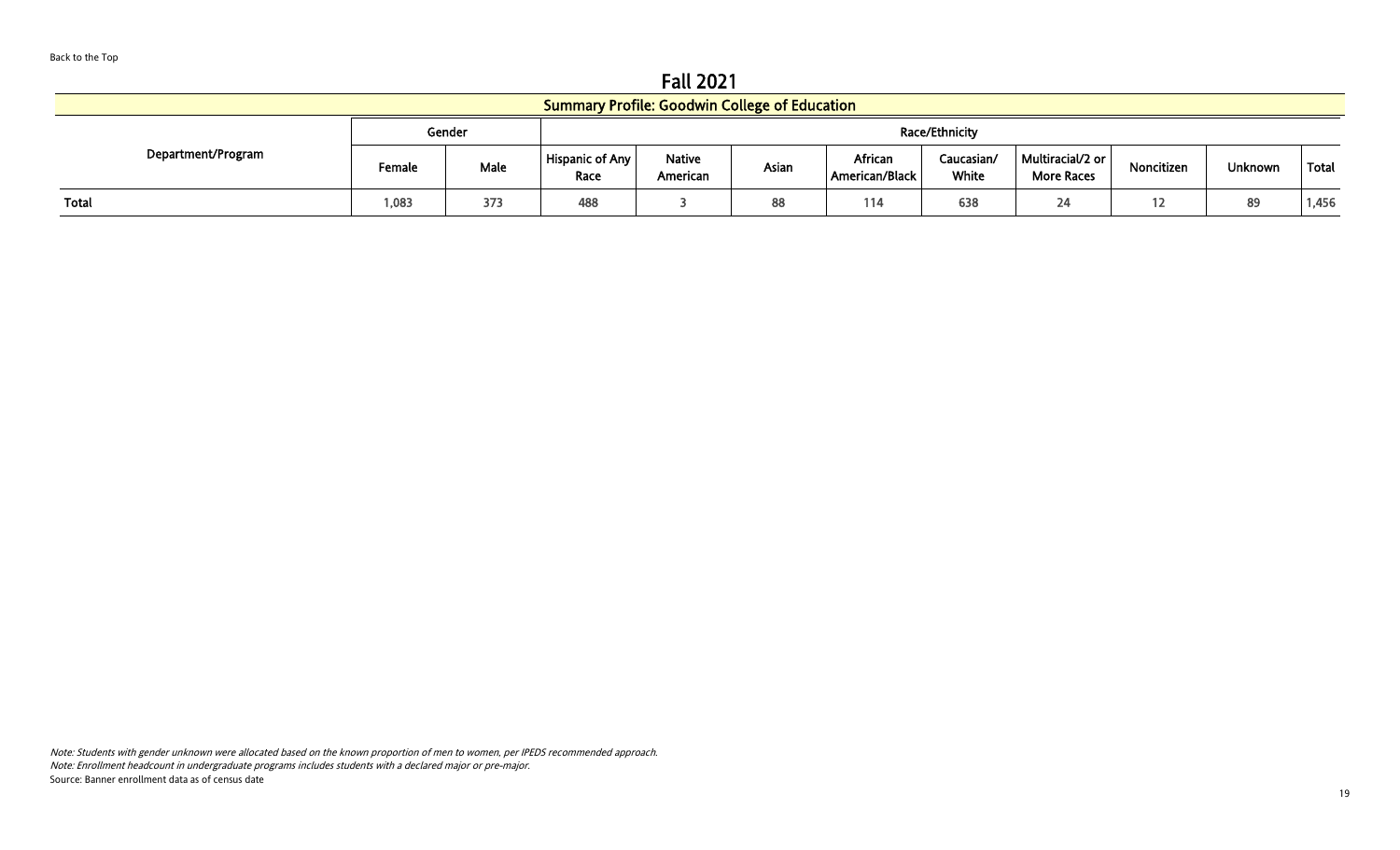<span id="page-19-0"></span>Fall 2021 Summary Profile: Nontraditional Degree Programs Department/Program Gender **Race/Ethnicity** Female Male Hispanic of Any Race Native American Asian African American/Black Caucasian/ White Multiracial/2 or Multiraciauz or | Noncitizen | Unknown | Total | Other Departments B.A. in Interdisciplinary Studies 131 | 75 | 62 | 3 | 5 | 45 | 55 | 3 | 3 | 30 | 206 B.A. or B.S. in University Without Walls 9 | 16 | 5 | 0 | 0 | 11 | 3 | 1 | 0 | 5 | 25 Total 140 91 67 3 5 56 58 4 3 35 231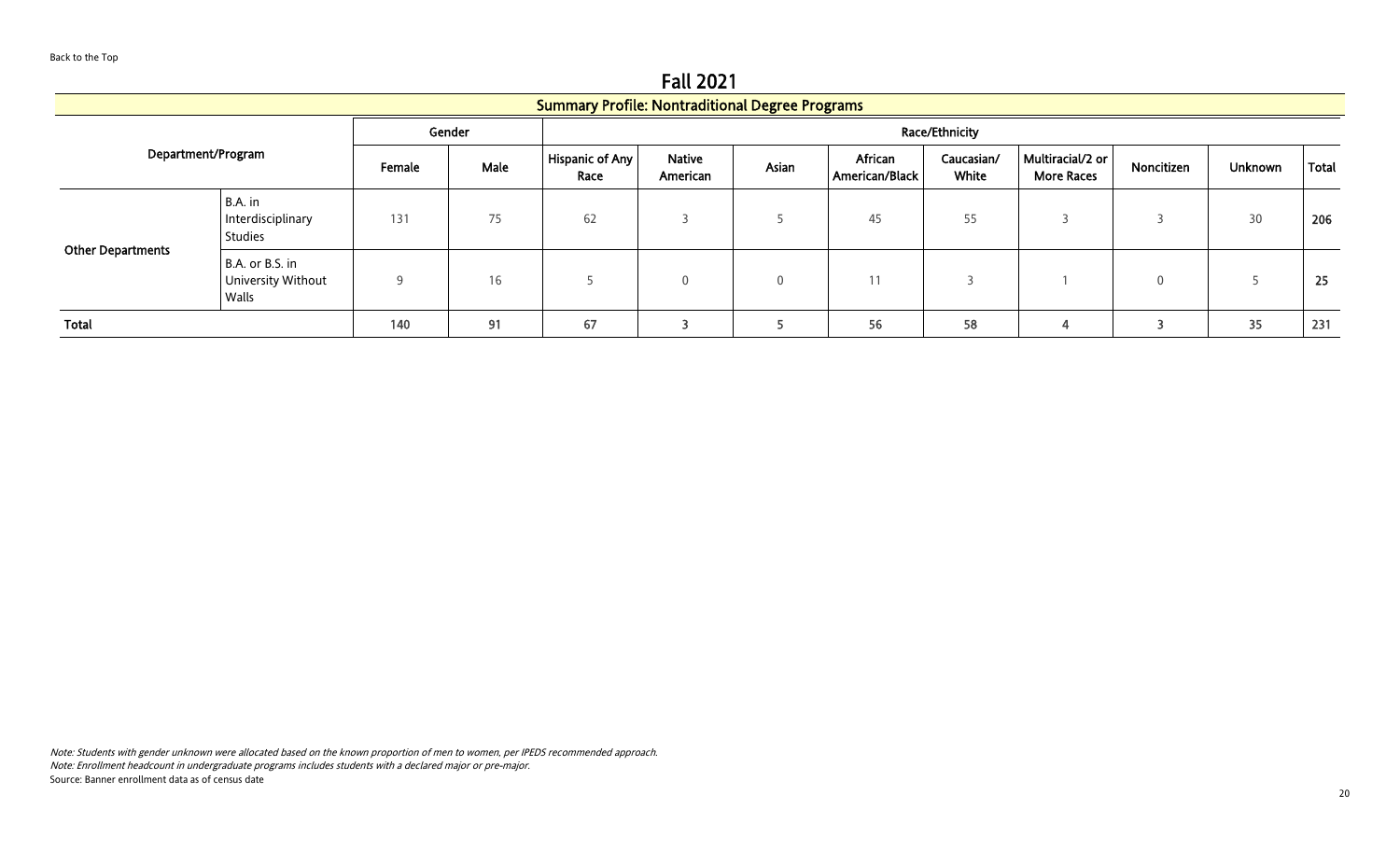Fall 2021

<span id="page-20-0"></span>

|                      |                                       |        |        |                         |                           |       | <b>Summary Profile: Undeclared and Unclassified Programs</b> |                            |                     |                                       |            |                |              |
|----------------------|---------------------------------------|--------|--------|-------------------------|---------------------------|-------|--------------------------------------------------------------|----------------------------|---------------------|---------------------------------------|------------|----------------|--------------|
|                      |                                       |        | Gender |                         | Race/Ethnicity            |       |                                                              |                            |                     |                                       |            |                |              |
| Department/Program   |                                       | Female | Male   | Hispanic of Any<br>Race | <b>Native</b><br>American | Asian | African<br>American/Black                                    | Hawaiian<br><b>Pacific</b> | Caucasian/<br>White | Multiracial/2 or<br><b>More Races</b> | Noncitizen | <b>Unknown</b> | <b>Total</b> |
| Other<br>Departments | Graduate<br>Student-at-<br>large      | 195    | 83     | 58                      | $\Omega$                  | 11    | 25                                                           | $\mathbf 0$                | 167                 |                                       | 4          | 11             | 278          |
|                      | Undeclared<br>Undergraduate           | 754    | 631    | 599                     |                           | 130   | 169                                                          | h<br>∠                     | 288                 | 33                                    | 12         | 151            | 1,385        |
|                      | Undergraduate<br>Student-at-<br>large | 35     | 26     | 8                       | $\mathbf{0}$              |       | 10                                                           | 0                          | 11                  |                                       | 28         |                | 61           |
| Total                |                                       | 984    | 740    | 665                     |                           | 142   | 204                                                          | $\overline{2}$             | 466                 | 36                                    | 44         | 164            | 1,724        |

Note: Students with gender unknown were allocated based on the known proportion of men to women, per IPEDS recommended approach. Note: Enrollment headcount in undergraduate programs includes students with a declared major or pre-major. Source: Banner enrollment data as of census date